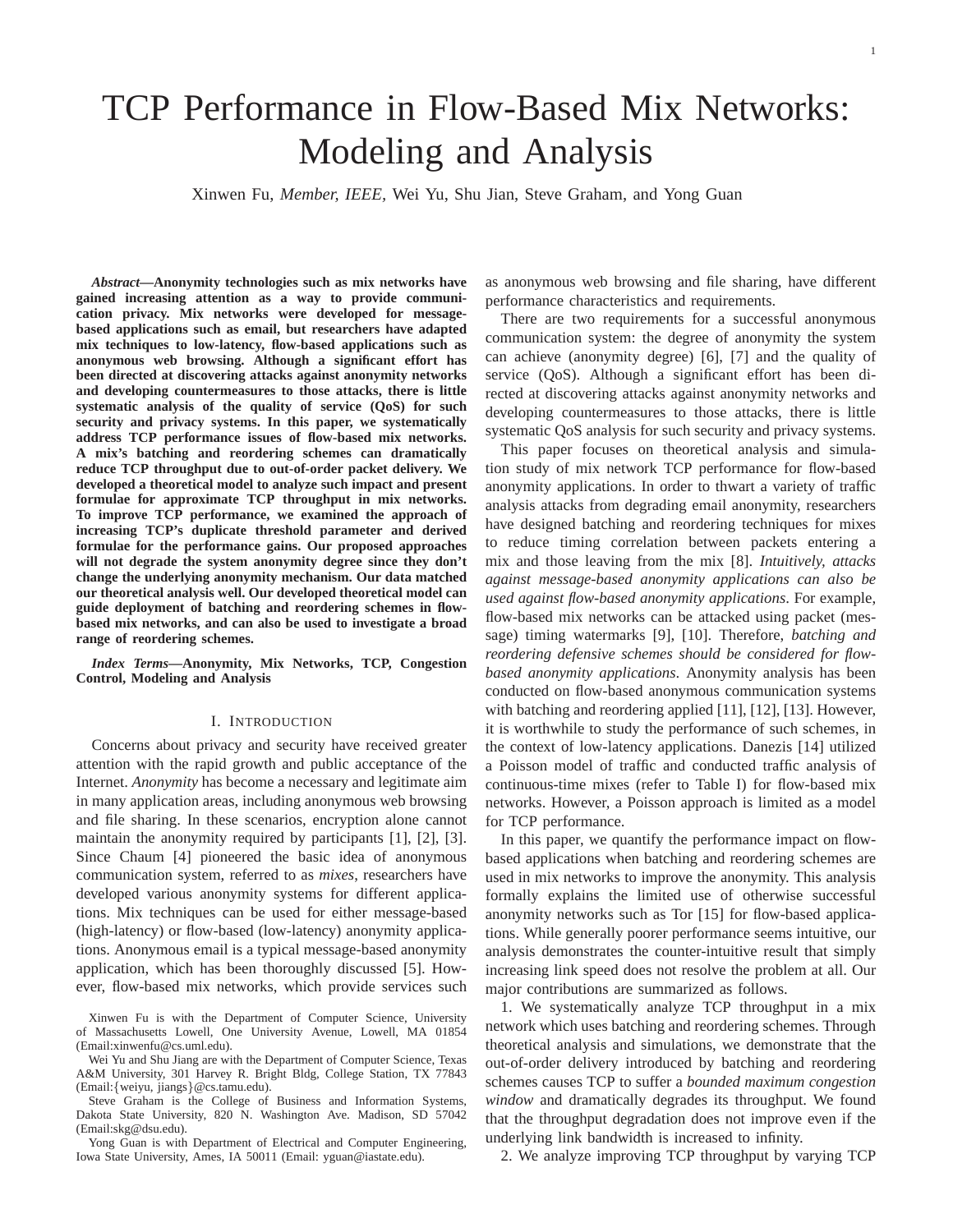parameters in a mix network using batching and reordering schemes. We develop analytical results for the TCP throughput gain on increasing TCP's duplicate threshold, dupthresh. Our simulations demonstrate the feasibility of this scheme. We also address limitations of other existing approaches in Sections IV-B and V-D. We emphasize that *the proposed approaches will not degrade the anonymity degree of systems since they don't change the underlying anonymity mechanism*.

3. Our analysis can guide the deployment of batching and reordering schemes in flow-based mix networks. Our theoretical analysis of TCP performance can be applied to a broad range of random reordering schemes, and our simulation results support the analytical model.

Many researchers have investigated adjusting *dupthresh* for addressing TCP performance issues caused by out-oforder delivery in other contexts [16], [17], [18]. Although there has been work on the impact of out-of-order packet delivery on TCP QoS, to the best of our knowledge, we are the first to develop *theoretical models* for analyzing the impact of the out-of-order delivery caused by a mix network on TCP performance and present formulae for approximate TCP throughput for mix networks. We also conducted both thorough theoretical analysis and simulations of the impact of increasing *dupthresh* on TCP throughput and presented approximate formulae, while others researching TCP throughput relied on *simulations*.

The remainder of this paper is organized as follows: We introduce mix techniques in Section II. In Section III, we analyze TCP performance degradation in flow-based mix networks using batching and reordering schemes. In Section IV, we analyze TCP performance gains from increasing dupthresh. In Section V, we use ns-2 simulations to corroborate our analytical results. We review related work in Section VI. We summarize the paper in Section VII.

## II. MIX TECHNIQUES

A traditional mix is a relay server for anonymous email communication. It has a public key which senders use to encrypt messages. A mix operates as follows: (1) the sender attaches the receiver address to the message and encrypts the entire package by using the mix's public key; (2) the mix collects a batch of messages (from different senders) and decrypts them to obtain the receivers' addresses; (3) finally the mix sends decrypted messages out in a rearranged order to the receivers. Batching and reordering are necessary techniques for a mix to prevent traffic analysis attacks, which may correlate input messages and output messages by their timing.

A mix network consisting of multiple mix servers can provide enhanced anonymity. In a mix network, senders route their messages through a series of mixes. Therefore, even if an adversary compromises one mix and discovers the correlation between its input and output messages, other mixes along the path can still provide the necessary anonymity. Figure 1 illustrates the route selection for one message. A sender can choose different routes for each message or use one route for all her messages through the mix network [5], [19], [20].

Message-based mix networks have been extended to flowbased networks for low-latency applications such as anony-



Fig. 1. Mix Network

mous FTP, Web browsing, video and audio transmission and many others [15]. In the context of an IP network, the relay servers in Figure 1 form an overlay network and forward packets instead of messages.

In this paper, we will investigate the QoS of flow-based anonymity systems with several different configurations. In [8], a relatively complete list of batching strategies for a message-based mix is provided. Those strategies can be utilized to counter message-level (packet-level) timing attacks. In our opinion, not all of them are appropriate for flow-based systems. For example, in a *threshold mix*, a mix transmits a batch of packets only after the number of packets collected has exceeded a pre-defined threshold. This may cause serious problems for traffic of TCP flows. For example, if the first (SYN) packet of a TCP flow is collected by a mix which then waits indefinitely to reach its threshold, this may mean the SYN packet does not reach the receiver, the TCP flow never starts and the entire mix network is not stable. We have selected three batching and reordering strategies which seem to be feasible for a flow-based mix network and summarize them in Table I.

Many researchers have been studying possible attacks against flow-based anonymous communication networks [11], [12], [14], [21], [22]. There is little systematic analysis of the QoS of anonymous communication networks. In this paper, we study the QoS of TCP under the three batching and reordering strategies listed in Table I.

# III. TCP PERFORMANCE DEGRADATION ANALYSIS IN FLOW-BASED MIX NETWORKS

In this section, we analyze TCP performance degradation as the result of packet reordering caused by mix networks. We first discuss the false fast retransmit caused by one mix's batching and reordering schemes. Then we present the basic principle used to model TCP throughput. The success of modeling TCP throughput in a mix network lies in the estimation of the maximum congestion window. Finally, we extend the discussion to multiple mixes and present key observations.

#### *A. False Fast Retransmit*

A TCP connection transmits packets in bursts [23]. The number of packets sent in one burst is the instantaneous congestion window size cwnd in the case of no packets dropped and a large enough receiver advertised window. An introduction to TCP congestion control can be found in Appendix A. In this paper, we adopt the common assumption from other TCP performance studies that both the receiver advertised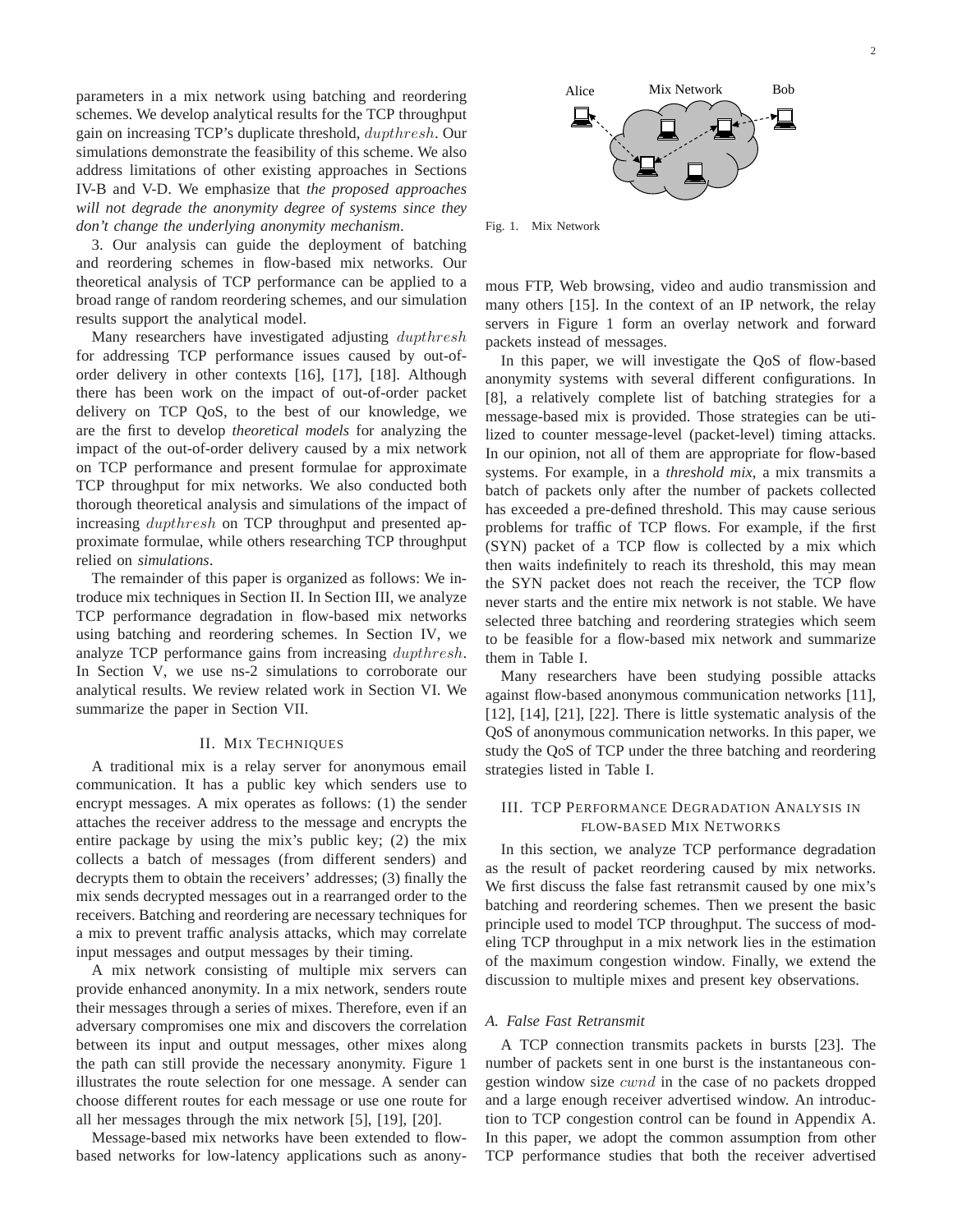TABLE I BATCHING AND REORDERING STRATEGIES [8]

| Strategy | Name                  | Adjustable          | Algorithm                                                                                    |
|----------|-----------------------|---------------------|----------------------------------------------------------------------------------------------|
| Index    |                       | Parameters          |                                                                                              |
| $S_0$    | Simple Proxy          | none                | No batching or reordering.                                                                   |
| $S_1$    | Timed Mix             | $\langle t \rangle$ | A timer expires every t seconds. When it does, all the packets which have arrived            |
|          |                       |                     | since the last timer expiry get reordered with a random permutation and sent out.            |
| $S_2$    | Mix<br>Stop-and-go    | $<\mu,\sigma^2>$    | Each packet is assigned a delay (deadline) drawn from an exponential distribution            |
|          | (Continuous-time Mix) |                     | with mean $\mu$ and variance $\sigma^2$ . A packet is sent out when its deadline is reached. |

window and the receiver buffer are sufficiently large. Figure 2 illustrates burstiness of TCP Reno packets in our simulations. We can see that because of TCP's control mechanism, packets are sent out in bursts (the vertical segments of the graph)<sup>1</sup>. Note that the size of a burst corresponds to the current or *instantaneous* cwnd.

When a mix node receives a burst of packets from a sender, it may change the order of packets before forwarding them to the next mix or receiver. For example, the sender transmits packets 1, 2, 3, 4 and 5 in order while the receiver (after one or more mixes reorder the packets) may receive packets in the order 2, 3, 4, 5 and 1. A TCP receiver sends an immediate duplicate ACK whenever an out-of-order segment arrives. By the time packet 5 has been received, the receiver has already generated three duplicate ACKs, because packet 1 has not yet been received. *The three duplicate ACKs cause a false fast retransmit at the sender*, which assumes that the three duplicate ACKs signal a packet loss. The sender exercises the fast recovery and the TCP congestion avoidance process and cuts the TCP instantaneous cwnd in half. Intuitively, such unnecessary retransmits will have a significant impact on TCP throughput in a mix network since the size of instantaneous cwnd limits the maximum number of packets the TCP sender can send at one time. We will further analyze this impact by modeling the TCP throughput.



Fig. 2. Burstiness of TCP Reno Packets: a Mark "+" Refers to one TCP Packet from a Sender

#### *B. Principle of Modeling TCP Throughput under One Mix*

There exists a lot of outstanding work on TCP modeling such as [24]. Our modeling of TCP throughput in mix networks is based on the work by Sally Floyd and Kevin Fall [25]. Although the derived formulae are approximate, we found that they reflect the essence of batching and reordering's impact on TCP throughput. Our simulation results match the theoretical analysis well. In our study, we consider only the influence of false fast retransmit while limiting other factors such as packet drop. This is reasonable since this paper is addressing TCP performance as affected by batching and reordering strategies in a mix network. Batching and reordering is the dominant factor on TCP throughput when it is deployed in a mix network. Although packets drops are widespread on the Internet, the packet drop rate is relatively small [26].

Formula (1) from [25] gives an approximate estimate of TCP throughput in a normal network without batching and reordering:

$$
T \le \frac{0.75 \times W \times B}{R}.\tag{1}
$$

where T is the throughput, W is the *maximum congestion window* (maximum *cwnd*) that a TCP connection can reach,  $B$  is the packet size, and  $R$  refers to the round trip time. To understand the maximum  $cwnd$  W, recall that during the process of congestion avoidance, the increase in the instantaneous congestion window cwnd, denoted as w for simplicity, should be one segment each round-trip time. Therefore,  $w$ will increase linearly until duplicate ACKs or dropped packets cause TCP to enter congestion avoidance and cut  $w$  to half. Maximum  $cwnd$  W is the maximum value of  $w$  before congestion avoidance divides it in half. In other words, W is a local maximum of  $w$ . Formula  $(1)$  assumes that in a stable state, TCP has a static maximum congestion window and round trip time. From (1), it is clear that the maximum congestion window  $W$  and the round trip time  $R$  control the TCP throughput.

In a mix network, things will be different: a mix will influence both the maximum congestion window (because of reordering) and the round trip time (because of batching). Both  $W$  and  $R$  in (1) will become random variables. From knowledge of statistics [27] (Formula  $(2.26)$ ), if X and Y are independent random variables, then approximate expression for the mean of the quotient  $X/Y$  is given by

$$
E(\frac{X}{Y}) = \frac{E(X)}{E(Y)}(1 + \frac{Var(Y)}{(E(Y))^2}).
$$
 (2)

Therefore, for mix networks, we may use formula (3) to estimate the average TCP throughput by calculating the means of  $W$  and  $R$ .

$$
E(T) \le \frac{0.75 \times E(W) \times B}{E(R)} (1 + \frac{Var(R)}{(E(R))^2}).
$$
 (3)

<sup>&</sup>lt;sup>1</sup>This particular plot shows the slow start as well, since the bursts increase in size exponentially for the first 0.3 seconds, until the link bandwidth is fully utilized.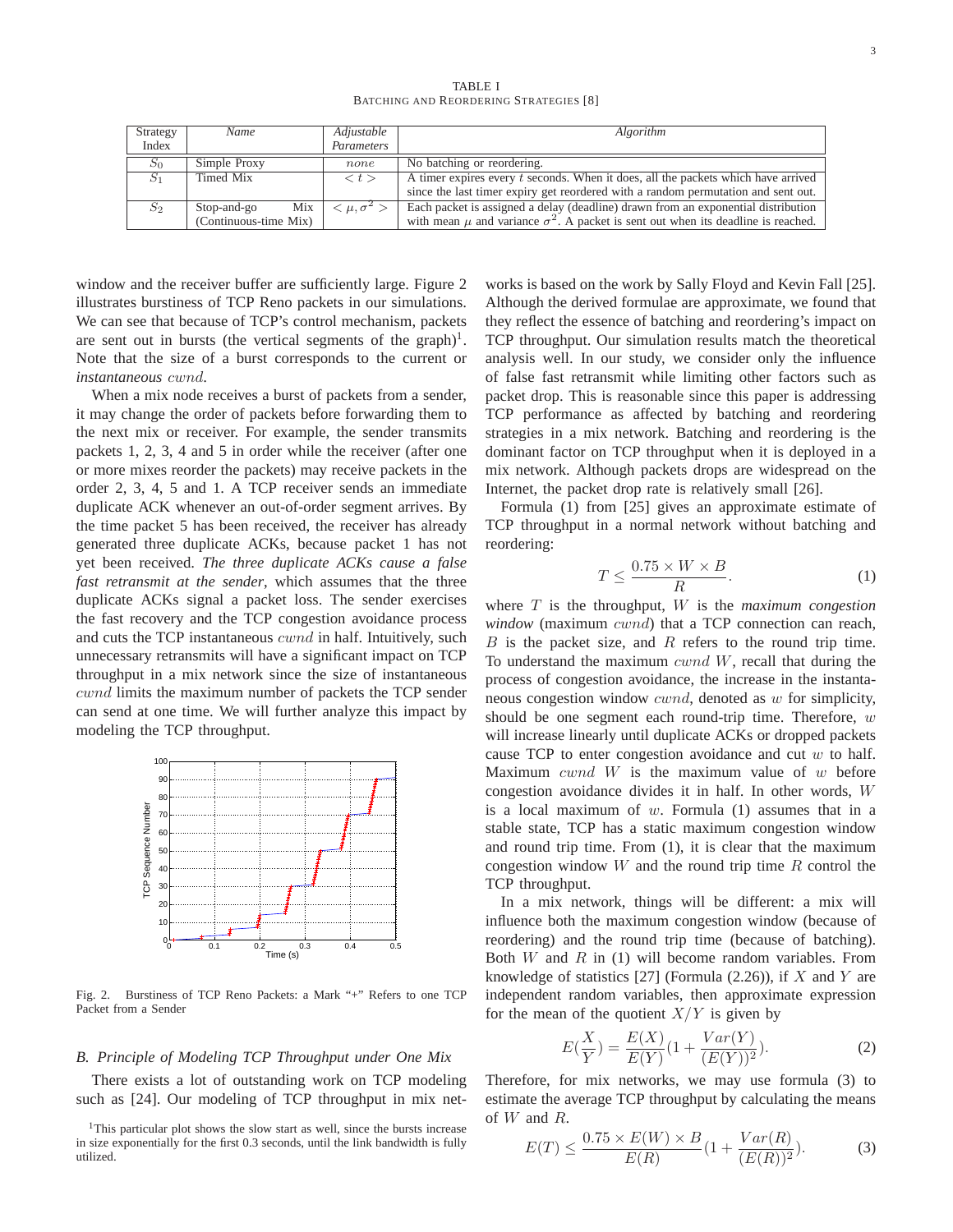In (3), the mean of the round trip time  $E(R)$  and the variance  $Var(R)$  may be derived in theory and practice. For example, if one stop-and-go mix (refer to Table I) is used,  $E(R) =$  $2\mu + E$ (*queuing delay + transmission delay*). The queuing delay and transmission delay can be estimated by techniques in [28], [29], [30], [31] and many others. Another assumption used to derive (3) is that the maximum congestion window  $W$  and round trip time  $R$  are independent. This assumption holds true since the maximum congestion window is majorly controlled by mix reordering and not related with the round trip time, as we can see later. Therefore, we will focus on deriving the mean of the maximum congestion window  $E(W)$ . W is a discrete random variable and it can have a value of 4 to  $\infty$ . W cannot be smaller than 4 because a window of less than 4 packets could not generate three duplicate ACKs and trigger false fast retransmit.

We now derive the formula to calculate the probability,  $P(W = n)$ , that W has a value of n. The fact that the maximum congestion window gets a value of  $n$  means that when the instantaneous *cwnd w* is between [1,  $n - 1$ ], the maximum number of duplicate ACKs, denoted as L, is less than or equal to 2; when the instantaneous congestion window w is  $n, L \geq 3$  and the instantaneous *cwnd* will be cut to half. Based on the total probability formula,

$$
P(W = n) = P({w = 1, L \le 2}, \cdots, {w = n, L \ge 3}).
$$
 (4)

Since the influence of reordering at different  $w$  is independent, we have,

$$
P(W = n) = P(w = n, L \ge 3) \prod_{k=1}^{n-1} P(w = k, L \le 2).
$$
 (5)

As noted above, three duplicate ACKs are impossible when  $w < 4$ , so clearly  $P(w = 1, L \le 2) = 1$ ,  $P(w = 2, L \le 2) =$ 1 and  $P(w = 3, L \le 2) = 1$ . We will drop these three factors from the product in the following discussion.

Therefore, the mean of the maximum congestion window is

$$
E(W) = \sum_{n=4}^{\infty} nP(W = n).
$$
 (6)

# *C. Mean of the Maximum Congestion Window*

In this subsection, we will derive formulae for the mean of the maximum congestion window. We will first derive  $P(w =$  $i, L \leq 2$ ) and  $P(w = n, L \geq 3)$ . Secondly, we will derive formulae for  $P(W = n)$  in (5). We then derive the formulae for the mean of the maximum congestion window  $E(W)$  by using the law of total probability (6). Finally, we present a few key observations based on the theorems.

*1) Derivation of*  $P(w = i, L \le 2)$  *and*  $P(w = n, L \ge 1)$ 3)*:* To obtain the mean of the maximum congestion window  $E(W)$ , we need to derive  $P(W = n)$  in (6), which requires the calculation of  $P(w = i, L \le 2)$  and  $P(w = n, L \ge 3)$ (where  $n \geq 4$ ) in (5). We need Lemma 1 to derive  $P(w = 1)$  $i, L \leq 2$ ) and  $P(w = n, L \geq 3)$ . The intuitive meaning of Lemma 1 is that if no packet is reordered and delayed two (or more) positions later, the reordering will not trigger the fast retransmit, and the resulting reduction in the instantaneous congestion window size.

*Lemma 1:* Given a window of *n* TCP packets  $\{P_1, P_2, \ldots, P_n\}$  arriving at a mix. Let  $f(i)$  be the index of  $P_i$  when the *n* packets pass through the mix after being randomly reordered. The sender will never receive more than two duplicate ACKs for any packet, if all packets satisfy

$$
f(i) \le i + 2, i = 1, 2, \dots, n. \tag{7}
$$

Lemma 1 gives a very good estimation of how three duplicate ACKs are generated for a window of packets. Our simulation results in Section V verify the accuracy of Lemma 1. With the fact stated in Lemma 1, we can use the approach of permutations and combinations under the constraint from (7) to derive  $P(w = i, L \le 2)$  and  $P(w = n, L \ge 3)$ , as conducted in Lemma 2.

*Lemma 2:* Given a sequence of n packets  $\{P_1, P_2, \ldots, P_n\}$ , which are randomly reordered after passing a mix node, the probability that the new sequence does not cause *false fast retransmit* is given in (8) and the probability that the new sequence causes *fast retransmit* is given in (9).

$$
P(w = n, L \le 2) = \frac{3^{n-2} \times 2}{n!}.
$$
 (8)

$$
P(w = n, L \ge 3) = 1 - \frac{3^{n-2} \times 2}{n!}.
$$
 (9)

Lemma 1 and Lemma 2 are basis for all the analysis in this paper. Their proof can be found in Appendix B.

*2) Derivation of*  $P(W = n)$ : Once  $P(w = i, L \le 2)$  and  $P(w = n, L \ge 3)$  are derived, we can proceed to calculate  $P(W = n)$  in (5) and we will have the following lemma.

*Lemma 3:* The probability that the *maximum congestion window* has a value of *n* can be derived from  $(10)$ ,

$$
P(W = n) = \begin{cases} 0 & , 0 \le n \le 3; \\ 1 - \frac{3^{4-2} \times 2}{4!} & , n = 4; \\ \prod_{k=4}^{n-1} \frac{3^{k-2} \times 2}{k!} (1 - \frac{3^{n-2} \times 2}{n!}) & , n \ge 5. \end{cases}
$$
(10)

and

$$
\sum_{n=4}^{\infty} P(W = n) = 1.
$$
 (11)

*3) Derivation of* E(W)*:* Once Lemma 3 is derived, it is not difficult to derive the mean of the maximum congestion window in  $(6)$  and verify its convergence by appropriate arithmetic manipulation. Based on Lemma 3, we have Theorem 1.

*Theorem 1:* The mean of the maximum congestion window at duplicate threshold 3 is of convergence and can be derived as follows:

$$
E(W) = \sum_{n=4}^{\infty} nP(W = n) = 8.27
$$
 (12)

$$
\leq \sum_{n=4}^{\infty} n \frac{3^{n-3} \times 2}{(n-1)!} = \frac{8}{9} e^3 - \frac{41}{9} = 13.30. \tag{13}
$$

The proof is in Appendix C and the values in (12) and (13) were numerically derived using Matlab. Note that in deriving Lemma 2 and Lemma 3, we have taken an approximate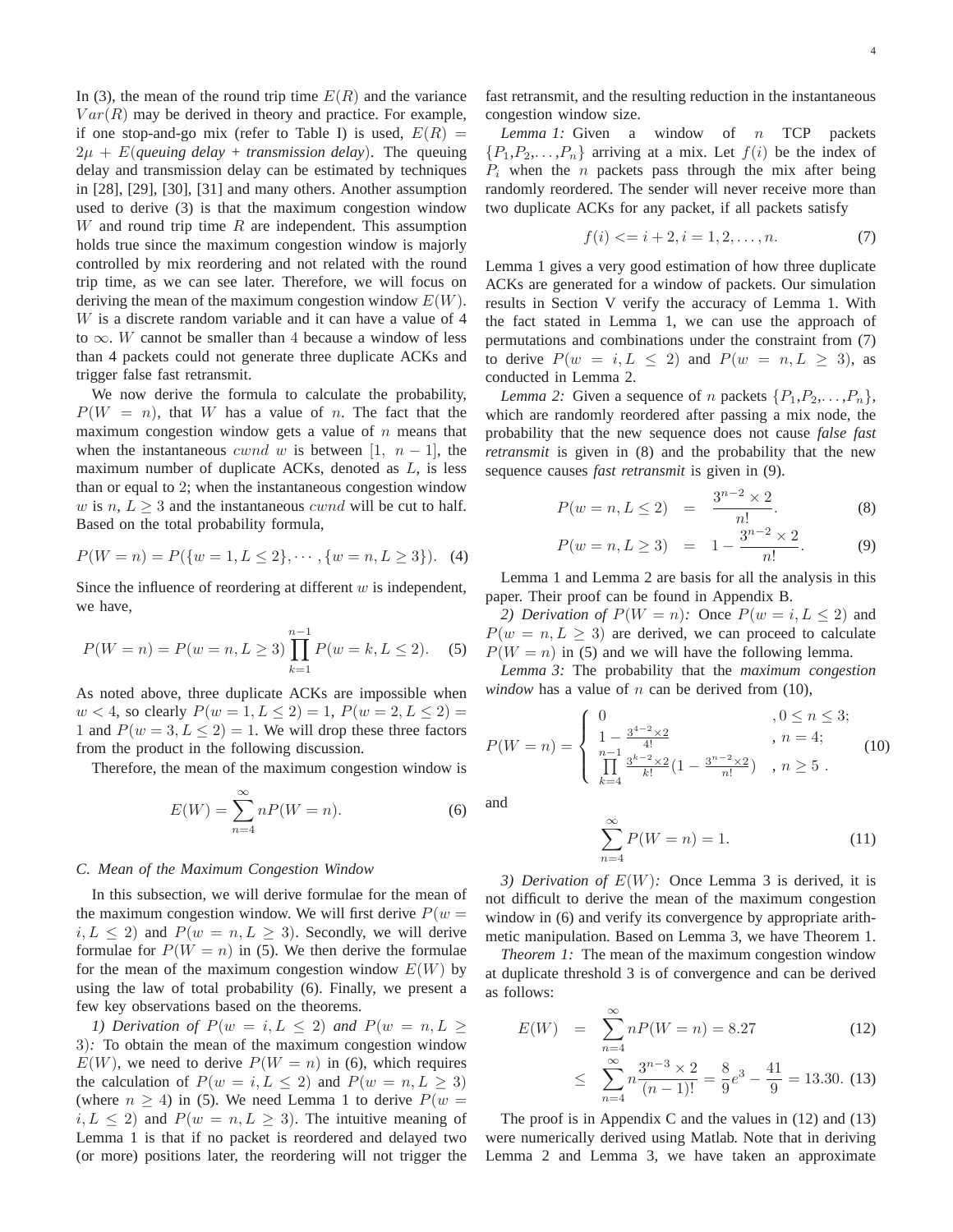assumption that the instantaneous congestion window size  $w$  starts with 4 and increases until reaching the maximum congestion window W. According to the fast recovery algorithm in TCP Reno, the starting value of  $w$  at a sender is a random variable, which depends on the maximum congestion window size before 3 duplicate ACKs were received. When the mean of the maximum congestion window size is large, this approximation is pessimistic. In practice, our formulae give a close approximation of the actual maximum congestion window size. We will use simulations to demonstrate this claim in Section V. Our modeling also fits well with TCP congestion control in the 4.3BSD Tahoe release [32].

#### *D. Observations and Extension to Multiple Mixes*

We have two key observations on the preceding results: (1) In a mix network with batching and reordering applied, the TCP throughput is bounded regardless of the underlying physical network and link bandwidth. This poses a serious challenge for anonymous communication. Even with a deployed gigabit network, the TCP throughput in a mix network cannot be improved because the maximum congestion window is limited by the false fast retransmit caused by batching and reordering! (2) The above analysis applies to any batching and reordering strategy so long as a window of packets is reordered equiprobably, demonstrating the generality of our results.

We have discussed how to derive the mean of the maximum congestion window under a one-mix network. We can extend Formula (3) to a multiple-mix network. Approximately, we can view a multiple-mix network as an aggregate of one-mix networks and derive the TCP throughput as follows,

$$
E(T) \leq \frac{0.75 \times E(W) \times B}{\sum_{k=1}^{m} E(R_k) + RTT} \left(1 + \frac{\frac{var(\sum_{k=1}^{m} R_k + RTT)}{\sum_{k=1}^{m} R_k + RTT})}{\left(E(\sum_{k=1}^{m} R_k + RTT)\right)^2}\right).
$$
 (14)

where  $m$  is the number of mixes a TCP connection passes through,  $E(R_k)$  is the mean delay of a packet and the corresponding ACK buffered at the  $k^{th}$  mix,  $RTT$  is the two-way propagation delay, and  $E(W)$  is the mean of the maximum congestion window under the aggregated one-mix network.

Assume that after passing through each mix, a window of packets are still clustered together. Then, it can be seen that the reordering of a window of packets is similar in a onemix network and a multiple-mix network: each of the possible alignments of a window of packets is equiprobable. That is, the impact of the maximum congestion window on TCP performance is similar in a one-mix network and a multiplemix network. Therefore, Formula (12) for the one-mix network case is still valid for the multiple-mix network case. However, because of the extra delay on each mix, the TCP performance would be further degraded.

## IV. IMPROVING TCP PERFORMANCE IN MIX NETWORKS

From the discussion in Section III, we know that false fast retransmit is very likely to occur in a mix network with batching and reordering applied, which limits both the maximum congestion window and thus the TCP throughput. In this section, we examine methods to suppress false fast retransmits and improve TCP performance. As we know, fast retransmit requires a threshold for the number of duplicate ACKs that the sender must receive before it infers that the network has dropped a packet. This parameter, dupthresh, is fixed at 3 duplicate ACKs in the fast retransmit specification [16]. To suppress false fast retransmits, an intuitive approach is to increase the dupthresh value. In the following, we analyze the impact of a larger dupthresh on TCP throughput and discuss potential risks of this approach. We will also discuss other approaches for improving TCP performance in case of out-of-order packet delivery. In Section (V-C), we evaluate this

## *A. The Impact of* dupthresh *on TCP Throughput*

method through simulations.

Denote D as a chosen duplicate threshold dupthresh. The mean of the maximum congestion window is given in (15),

$$
E(W) = \sum_{n=D+1}^{\infty} nP(W = n).
$$
 (15)

where

$$
P(W = n) = P(w = n, L \ge D) \prod_{k=D+1}^{n-1} P(w = k, L \le D-1).
$$
\n(16)

Theorem 2 gives the upper bound of  $E(W)$ , which is convergent given a duplicate threshold dupthresh D. In fact, when D increases,  $E(W)$  increases too. We have this verified in Theorem 3. Theorem 2 and Theorem 3 are the theoretical foundation of improving TCP performance by manipulating duplicate threshold in a mix network with batching and reordering. the detailed proof of these two theorems can be found in Appendix C.

*Theorem 2:* The mean of the maximum congestion window at duplicate threshold D is of convergence.

$$
E(W) = \sum_{n=D+1}^{\infty} nP(W=n)
$$
\n(17)

$$
\leq \sum_{n=D+1}^{\infty} n \frac{D^{n-D} \times (D-1)!}{(n-1)!}.
$$
 (18)

*Theorem 3:* When the duplicate threshold D increases, the mean of the maximum congestion window  $E(W)$  increases, so does the TCP throughput.

#### *B. Cost of Increasing* dupthresh

Theorem 3 demonstrates that increasing *dupthresh* can improve TCP performance. However, there is cost of increasing dupthresh [16]. While a larger dupthresh value prevents the TCP sender from wrongly concluding that reorderings are losses, it also makes the TCP sender respond more slowly after real packet drops. When dupthresh grows large, there are a number of risks that may cause TCP performance degradation.

When a real packet loss occurs, the TCP sender waits for duplicate ACKs to start fast retransmit and repair the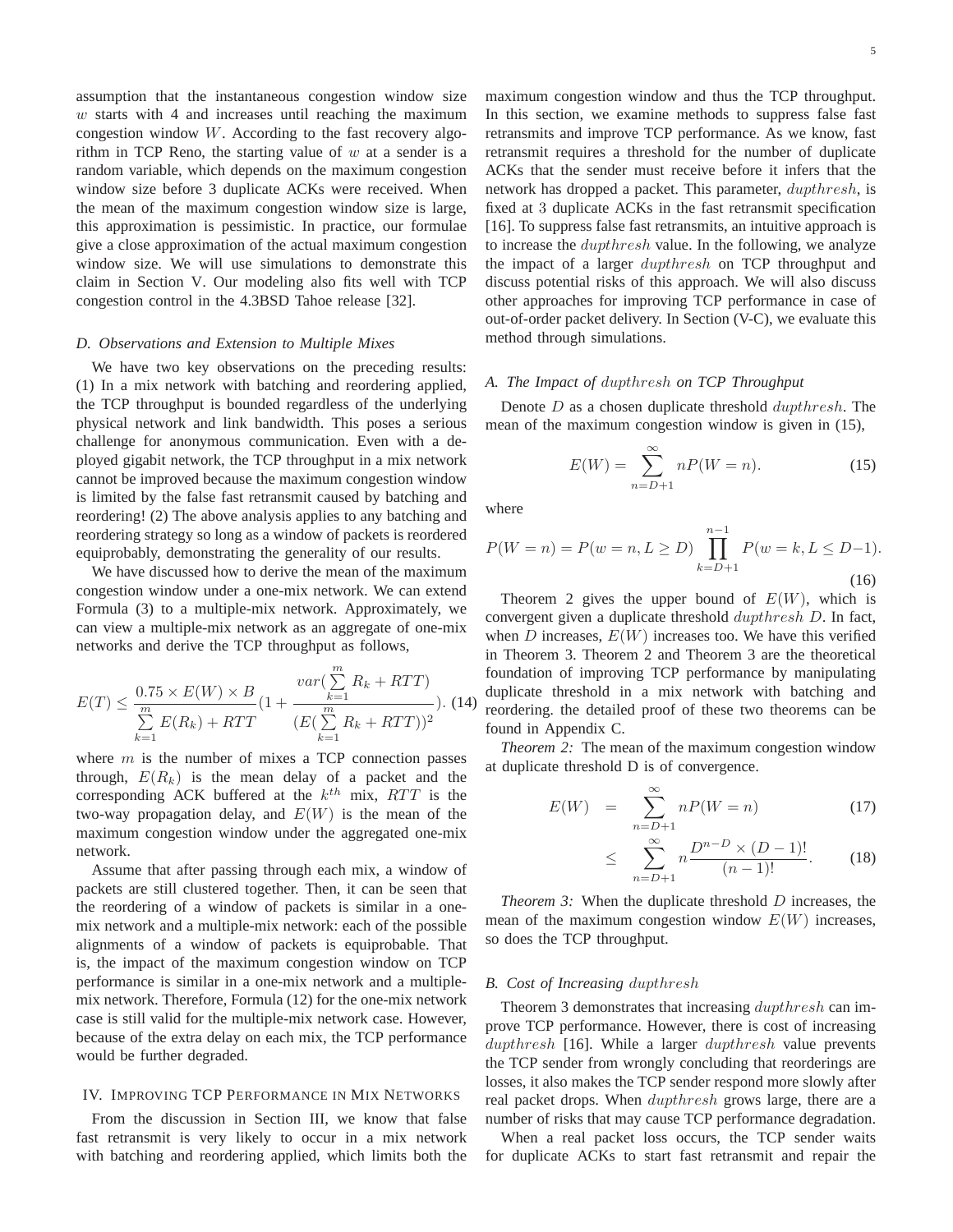connection. If dupthresh is too large, there may not be enough duplicate ACKs to activate fast retransmit and this will lead to generation of timeouts and incur longer packet delay. Even if enough duplicate ACKs return in the case of real packet loss, the fast retransmit will be delayed until all the required duplicate ACKs arrive at the sender. This will significantly increase the end-to-end delay for dropped packets. Some applications such as interactive transfers are intolerant of spikes in the end-to-end packet delay.

Delayed fast retransmit in the face of real packet loss will also delay the response of TCP to congestion. If a packet loss occurs during a short transfer where there are too few packets left to send to exceed dupthresh and provoke a fast retransmit, this will dramatically increase the transfer time for small volume of data.

There is a clear tradeoff between avoiding false fast retransmits and the above-enumerated risks. A scheme for adapting dupthresh must balance these opposing goals. Increasing dupthresh alone is insufficiently adaptive; an algorithm for reducing dupthresh is also needed. Zhang *et al.* [16] implemented an adaptive algorithm adjusting dupthresh to deal with false fast retransmit while considering other factors such as real packet loss. We discuss the performance of their scheme in Section V-D.

Please note: one intuitive way to improve TCP performance in case of packet reordering is to buffer TCP packets and resequence them to make them in order before those packets get into the transport layer. Actually this is why TCP uses a buffer [33], whose size is *dupthresh*. The receiver's transport layer temporarily buffers out-of-order packets and re-sequence them as more packets arrive. So it is redundant and not necessary to add another buffer in front of the transport layer.

Another possible way to improve the performance of a mix network is to intelligently reorder packets. We could take a batch of messages (timed) and reorder it, while preserving the ordering of packets from the same source with respect to the other packets from the source (whether the source is a sender or mix). However, to use such an approach, a mix has to track all the flows passing through it, and the number of these flows and data requirements can be extremely high. This is analogous to the dilemma of integrated service vs. differential service. Although Tor [15] uses circuits to carry individual flows, this kind of "integrated service" has raised various privacy [22], [13] and performance issues [34]. Additionally, the scalability of Tor merits additional investigation as part of future research work.

# V. EVALUATION

In this section, we present simulation results to validate our analysis in section III and IV and to evaluate the dupthresh based approach for improving TCP QoS in a mix network. These results are obtained by using the popular network simulation software ns-2 [35]. We use the *bootstrap matlab toolbox* [36] to generate the confidence interval for related figures in this section.

We have implemented different mix boxes with different batching and reordering strategies in ns-2. A mix box is an ns node that should be placed between sender and receiver nodes. With a mix box, packets entering the mix box can be batched and reordered based on the corresponding mix box type: MixBoxSG (continuous-time/stop-and-go mix) and MixBoxT (timed mix). A simple mix proxy behaves like a general router, except that all packets passing through it have the same size. The detailed introduction to ns-2 implementation of mixes is listed in Appendix E.

In the following, we will use the continuous-time mix as the example (as in [14]) to demonstrate how well simulation results match the theoretical analysis in Sections III and IV. Brief discussion on timed mixes and RR-TCP is given in Section V-D.

## *A. Simulation Setup*

Figure 3 illustrates the simulation setup with the classical dumbbell topology, which is used for various TCP performance study. A sender and receiver communicate with each other through a series of mix boxes while there are crossover TCP sessions such as those from nodes  $S_n$  to  $R_n$  acting as background noise. In the case of a one-mix network, there is only one mix between the sender and receiver. We intentionally set the same bandwidth for all links, so there will be no bottleneck link and congestion. We set the queue size for all links to infinity. Therefore, if there is any fast retransmit, it is caused by batching and reordering strategies. We set the packet size to 512, corresponding to the setting in Tor, a popular anonymity application primarily targeting anonymous web browsing [15]. We set the advertised window for TCP flows to infinity. An FTP session is created between the sender and receiver. The above setting gives us an idealistic testbed to measure the influence of a mix box's batching and reordering strategy on TCP performance and this is the goal of this paper. In our simulation, the continuous-time mix has an average delay of 5 ms.



Fig. 3. Experiment Setup

## *B. TCP Performance Degradation in Mix Networks*

To show the impact of the batching and reordering strategy on TCP performance, Figure 4 gives the changing trend of the congestion window (cwnd) with time in a normal network. That is, the mix box in Figure 3 is a normal node. In Figure 4, cwnd keeps increasing because all the network links have the same bandwidth and the network has no congestion. Because of this monotonically increasing cwnd, the TCP throughput quickly increases in 0.4 seconds to the maximum speed, the link bandwidth of  $10Mb/512/8 = 2441.4$  pkts/s as shown in Figure 5.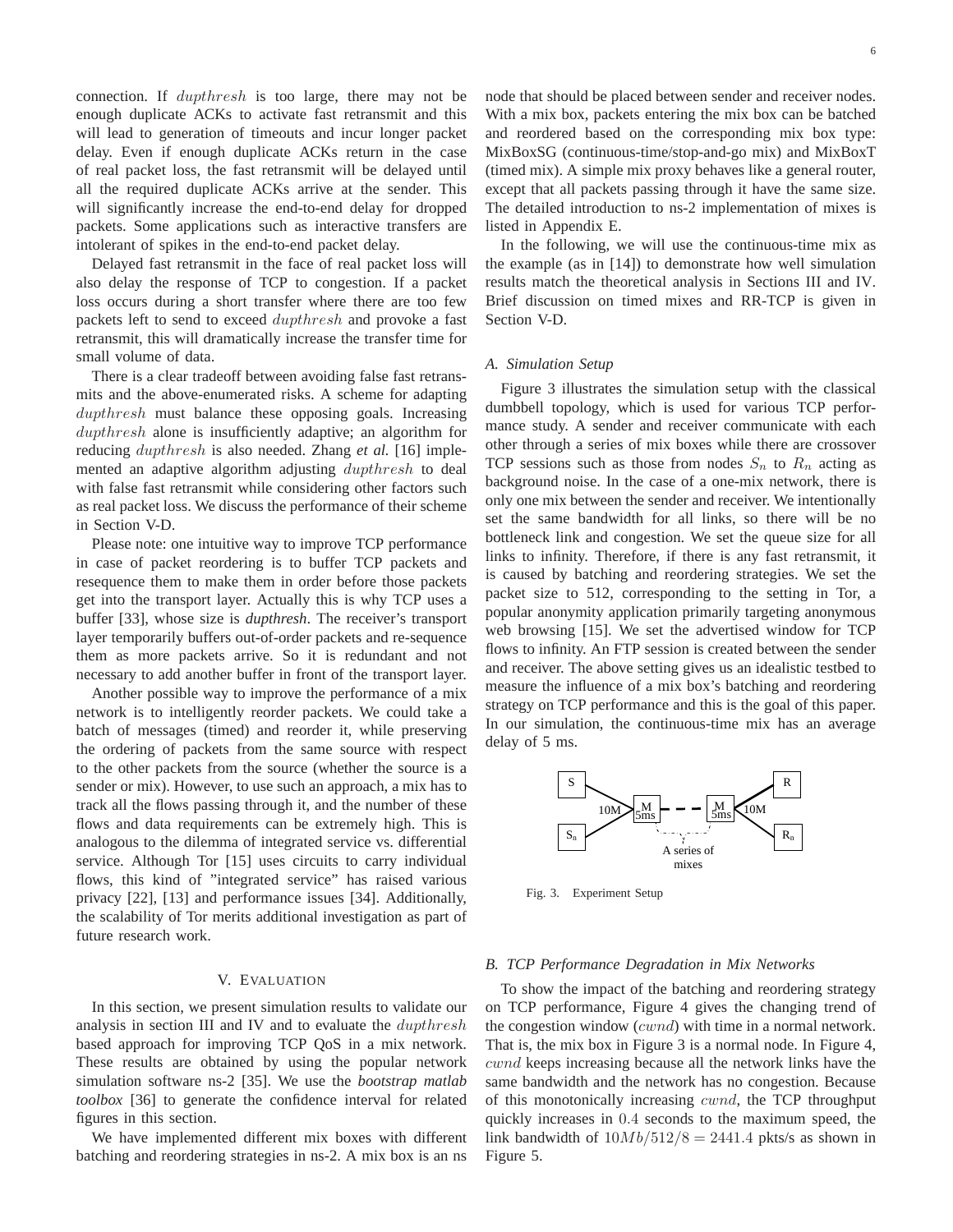

Fig. 5. TCP Throughput in a Normal Network

Figure 6 shows the changing trend of the congestion window (cwnd) with time. The dotted line is the instantaneous cwnd changing with time and the bold solid line is the maximum cwnd changing with time. Recall that the maximum cwnd is the local maximum of the instantaneous *cwnd*. We can see that the maximum cwnd is a random variable and it has a mean value, which can be calculated by (12). We can also derive the empirical from the measurement. The theoretical mean value of the maximum cwnd is 8.27 and the empirical value is 8.76. We can see that the theorem matches reality very well. Figure 7 gives the throughput changing trend with time. If the mix box in Figure 3 is a normal node, the throughput will increase to the link bandwidth of  $10Mb$  (2441.4 pkts/s) as shown in Figure 5. Because of reordering in the mix box, the mean throughput is dramatically reduced to 31.23 pkts/s as shown in Figure 7 and Figure 8.

Figure 8 illustrates the throughput in terms of the increasing link bandwidth. As we predicted in Section III-D, the TCP throughput does not change much with the increasing link bandwidth. This is because the mean of the maximum congestion window  $E(W)$  has no relation with the underlying link bandwidth. In fact, the TCP throughput is slightly increasing with the increasing link bandwidth although the change is trivial. This is because the increasing bandwidth reduces the packet transmission delay and slightly reduces the round trip time  $E(R)$ .

Now we use simulation to verify the analysis in Section III-D for the case of multiple-mix networks. Figure 3 illustrates the multiple-mix network where multiple mixes are between the sender and receiver. Figure 9 shows cwnd in terms of the number of mixes. As we analyzed in Section III-D, cwnd does



Fig. 6. Limited Maximum Congestion Window



Fig. 7. Limited TCP Throughput Because of Limited Maximum Congestion Window

not go down with multiple mixes. Counter-intuitively, *cwnd* actually increases a little bit with the increasing number of mixes. This is because with multiple mixes between a sender and a receiver, ACKs will be dispersed when they return to the sender. This reduces the chance that a window of packets are sent continuously at almost the same time from the sender, therefore reduces the chance that the mix box reorders those packets. But again, we can see that the increase in *cwnd* is minor. Figure 10 shows that the round trip time  $RTT$  increases linearly with the increasing number of mixes, as we predicted. With an almost flat  $cwnd$  and linearly increasing  $RTT$ , Figure 11 shows that the throughput reduces reciprocally, as predicted in (14). In the calculation of the theoretical throughput,  $E(W) = 8.27$  based on (12) and observations and extension to multiple mixes in Section III-D, and the mean round trip time is the link propagation and average delay at mixes. We can see that the empirically measured throughput is bounded by the theoretically calculated one based on (14) and their trends match each other very well. The bound is loose because of the various approximations incorporated in the estimate, including the approximation used for deriving Formula (1) in [25].

#### *C. Improving TCP Performance by Increasing* dupthresh

In Section IV, we discussed improving TCP performance by increasing the duplicate ACK threshold dupthresh. The following simulation results are obtained in a one-mix network. Figure 12 shows the changing trend of the mean of the maximum congestion window in terms of the increasing dupthresh. Figure 13 shows the changing trend of the TCP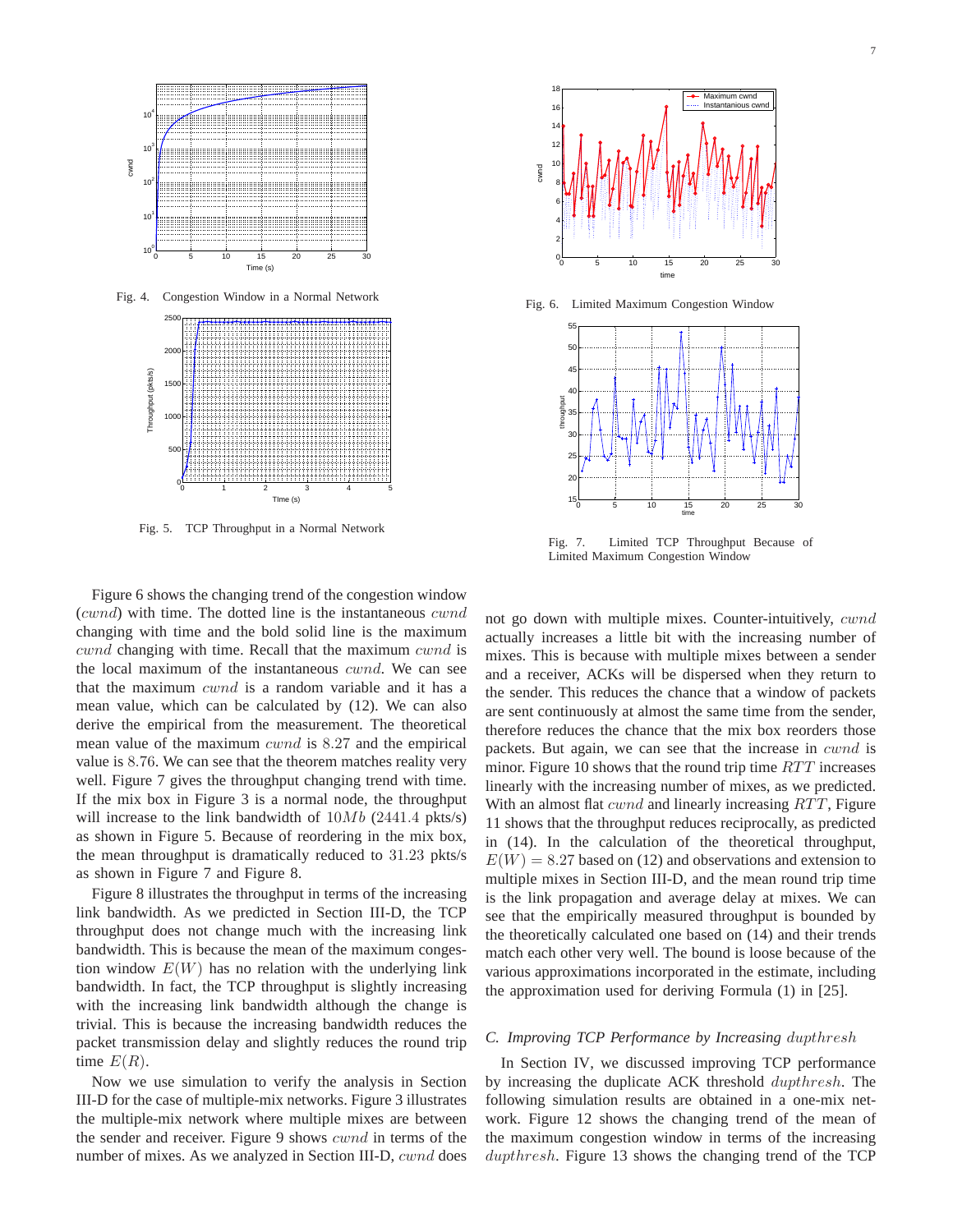

Fig. 8. Stable Throughput that Does Not Change with the Increasing Underlying Bandwidth



Fig. 9. cwnd Does Not Change Much with the Increasing Number of Mixes

throughput in terms of the increasing dupthresh. From the two figures, we can make the following observations: By increasing dupthresh, we can increase TCP's maximum congestion window, as Theorem 3 predicts. Since the round trip time  $R$  does not change, increasing the maximum congestion window necessarily implies a corresponding increase in TCP throughput, as Formula (3) predicts and Figure 13 confirms.

As Figure 12 demonstrates, the theoretical curve of the mean of the maximum congestion window matches the empirical curve reasonably well. The difference between the two curves originates from our approximation approach, in which the starting congestion window that leads to the maximum congestion window is  $dupthresh + 1$ . This is not accurate as dupthresh gets larger. The theoretical maximum cwnd bound is loose because of approximations in our analysis.

In Figure 13, the TCP throughput reaches a maximum of 2440.9 pkts/s and stops growing as dupthresh increases. This is because when the maximum dupthresh reaches 192, the theoretical mean of the maximum cwnd is large enough that it makes the TCP throughput reach the theoretic maximum possible speed, the link bandwidth of 2441.4 pkts/s. In this case, although cwnd continues to grow because of the returning ACKs, the actual TCP throughput can not increase further.

# *D. Discussion*

We have claimed that our analysis in Sections III and IV applies to any type of mix that randomly reorders packets. Figure 14 verifies this claim with a timed mix. In the figure,



Fig. 10. RTT Increases Linearly with the Increasing Number of Mixes



Fig. 11. TCP Throughput Decreases Quickly with the Increasing Number of Mixes

we show both analytical and empirical results of the mean of the maximum congestion window cwnd which varies in terms of *dupthresh* values. We can see that the measurements match the theoretical prediction given by Theorem 2 very well. Compared with continuous-time mix, the mean maximum congestion window size with a timed mix increases more sharply. This is because a timed mix flushes all packets in a window at the same time. Therefore, ACKs return to the sender sooner and this helps increase *cwnd* quickly. In contrast, a continuous-time mix flushes a window of packets continuously. Recall that a continuous-time mix gives a random delay to each packet based on an exponential distribution.

In Section IV-B, we mentioned that the *dupthresh* value should be adjusted adaptively at run time based on the current network state to achieve balance between the conflicting goals of suppressing false retransmits and mitigating the risks associated with larger *dupthresh* values. RR-TCP [16] is such an algorithm, so we evaluated its performance in a mix network as the one in Figure 3 for the case of a one-mix network. In order to get the best performance, we optimized the parameters of the algorithm<sup>2</sup>. The results for RR-TCP in a continuoustime mix network are given in Figure 15, which presents the corresponding results of throughput. We make the following observations from Figure 15. RR-TCP can dynamically change the duplicate threshold. Because of the increasing *cwnd*, TCP

 $^{2}rtt\_his = 1000.0, rtx\_bit = 1, detectDSacks = 1,$  $dynamicThresh_{ = 1, avoidTimeout_{ = 1, new RtoEstimation_{ = 2}$  $1, newStd = 1, dynamicRttvarTimes = 1, min\_thresh = 3, and$  $max\_thresh_ = 100000.$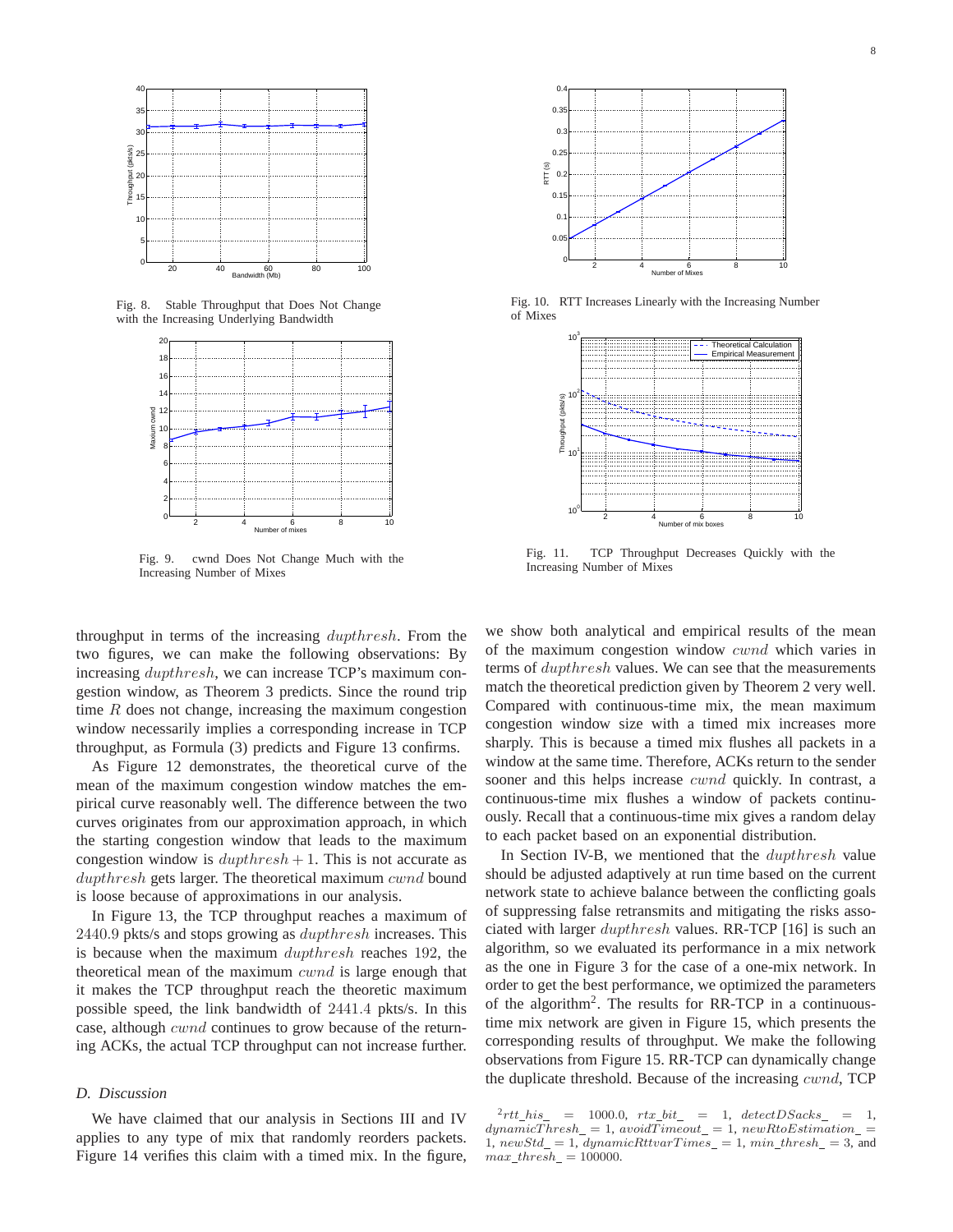

Fig. 12. cwnd Increases with the Increasing dupthresh



Fig. 13. Throughput Increases with the Increasing dupthresh

throughput increases to the maximum. However, it takes a long time for RR-TCP to reach the maximum throughput, the link bandwidth. This transit time is around 500 seconds while it takes around 0.4 seconds for TCP Reno in a simple proxy mix network (*Normal TCP* in Figure 15) and around 1.6 seconds for TCP Reno with a static *dupthresh* of 192 in a continuoustime mix network (*Static dupthresh (192)* in Figure 15) to reach the maximum throughput. This is because RR-TCP uses a loop control with feedback of SACKs and DSACKs, fast retransmit events and timeout events to adjust *dupthresh*. Apparently, the current implementation of this loop control lags well behind the network changes caused by the mix. Therefore, RR-TCP does not appear feasible for improving TCP performance in a mix network.

# VI. RELATED WORK

**Attacks and Countermeasure in Anonymous Communication Systems**: Since Chaum proposed the idea of anonymous computation and communication [4], researchers have applied the idea in various ways including message-based email systems and flow-based low-latency communications. Mix techniques can be used for either message-based (highlatency) or flow-based (low-latency) anonymity applications. Message-based email anonymity applications include the first Internet anonymity *remailer* by Helsingius [37], *cypherpunk remailer* by Eric Hughes and Hal Finney [38], *Babel* by Gülcü and Tsudik [39] and *Mixmaster* by Cottrell [40]. Danezis, Dingledine and Mathewson [5] recently developed a so-called Type III Anonymous Remailer Protocol *Mixminion*, whose design addresses a relatively complete set of attacks discovered by researchers thus far.



Fig. 14. cwnd Increases with the Increasing dupthresh for Timed Mix



Fig. 15. Throughput of Continuous-time Mix in RR-TCP

Low-latency anonymous communication can use either *core mix* networks or *peer-to-peer* networks. In a system using a core mix network, users connect to a pool of mixes and select a forwarding path through this core network to the receiver. *Tor* [15], *Onion routing* [41], *Freedom* [42] and many others belong to this category. In a peer-to-peer mix network, every node is a mix, but may also be a sender or receiver. A peer-topeer mix network may scale well and provide better anonymity if enough participants use the anonymity service. *Crowds* [43], *Tarzan* [44], *ANODR* [45] and many others belong to this category.

**QoS of Anonymous Communication**: There is little systematic analysis of the quality of service (QoS) for anonymous communication networks. Rennhard *et al.* [46] empirically analyzed the performance of web browsing in a mix network, which uses a synchronized dummy message generation scheme. In their scheme, when a payload packet arrives at a mix and is ready for delivery to an output link, dummy messages are generated and delivered to other links to confuse the adversary. Fu *et al*. [11] provided an improved version of this scheme and performed empirical analysis.

**Impact of Out-of-Order Packet Delivery on TCP**: There are a number of works on how to improve TCP performance in the face of spurious retransmission. In an attempt to disambiguate duplicate ACKs caused by packet loss from those caused by packet reordering, the fast retransmission algorithm calls for the TCP sender to wait until three duplicate ACKs have arrived before retransmitting a segment [47]. Ludwig *et al*. [48] studied a scheme which uses TCP's time-stamp option and lets the sender time-stamp every packet sent. The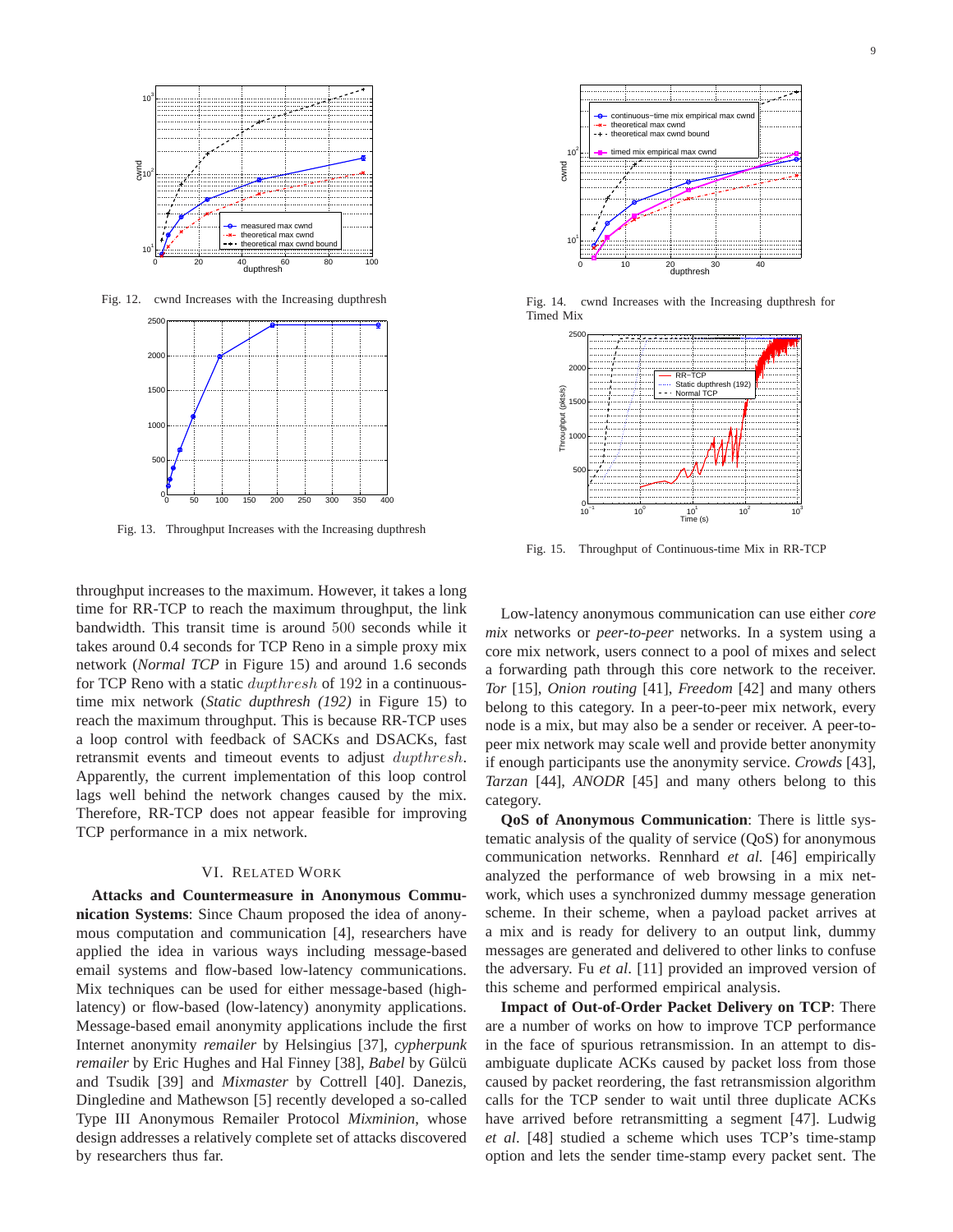receiver echoes back the time-stamp in the corresponding ACK packets. Bohacek *et al*. [49] proposed a scheme that relies on timers to keep track of how long ago a packet was transmitted. Bhandarkar *et al*. [50] specified a set of TCP modification in the sender to disambiguate packet loss from reordering, using selective acknowledgements (SACKs) (given in RFC 2018) and the SACK-based loss recovery (given in RFC 3517). The basic idea of their scheme is to increase the threshold used to trigger a fast retransmission from the fixed value of three duplicate ACKs [47] to match the size of a congestion window. In order to improve the TCP performance in multi-hop mobile ad-hoc networks (MANETs) environment, Wang *et al*. [51] proposed a scheme to differentiate out-of-order packets from congestion loss, using additional sequence numbers (carried as TCP header options). Xia *et al*. [33] borrowed the idea of an automatic repeat request (ARQ) scheme in the network link layer and proposed a scheme in the receiver, using a specific buffer at the cost of extra delay for re-sequencing packets.

There are other works related to measuring packet reordering effects. For example, Piratla *et al*. [17] introduced a metric to capture the amount and degree of reordering. Bellardo *et al.* [18] studied a collection of active measurement techniques that can potentially estimate one-way end-to-end reordering rates to and from arbitrary TCP-based servers.

There is little theoretical analysis of the throughput of TCP due to the impact of false fast retransmit, which batching and reordering schemes will introduce. In this paper, we have systematically analyzed TCP performance in a flow-based mix network using batching and reordering schemes.

#### VII. CONCLUSION

This paper examined the degradation of TCP performance in flow-based mix networks incorporating batching and reordering techniques. Our theoretical analysis and simulation results demonstrate that TCP performance dramatically degrades in such a mix network. The reason is that TCP throughput has an approximately linear relationship with the mean of the maximum congestion window. Because of the out-oforder delivery caused by a mix's batching and reordering techniques, the mean of the maximum congestion window has a small, bounded value, which does not improve even with increases in the underlying link bandwidth. To improve TCP performance in such a flow-based mix network, we examined increasing TCP's duplicate threshold parameter, dupthresh. Our simulations show that we can improve TCP's maximum congestion window (and hence throughput) as our theorem predicts and this confirms the feasibility of the scheme. The numerical approximation of our theoretical curve for the mean of the maximum cwnd matches the empirical curve well.

To the best of our knowledge, we are the first to develop a complete *theoretical model* for the impact of out-of-order delivery as in a mix network on TCP QoS and present formulae for approximate TCP throughput for such networks. We also analyzed the impact of increasing *dupthresh* on TCP performance. Although there have been conjectures regarding the impact of batching and reordering on low latency anonymous communication, this paper gives the first formal proof of this

impact and proposes an approach for improving performance when such anonymity schemes are applied.

## ACKNOWLEDGMENTS

This project was partially supported by NSF grants 0721766 and 0722856. Any opinions, findings, conclusions, and/or recommendations expressed in this material, either expressed or implied, are those of the authors and do not necessarily reflect the views of the sponsors listed above. The authors are grateful to the reviewers for their valuable comments that helped to improve the revised version. Part of this paper appeared in Proceedings of the IEEE International Symposium on Dependable, Autonomic and Secure Computing (DASC), Columbia, MD, September, 2007.

#### **REFERENCES**

- [1] Xinwen Fu, Bryan Graham, Dong Xuan, Riccardo Bettati, and Wei Zhao, "Empirical and theoretical evaluation of active probing attacks and their countermeasures," in *Proceedings of the 6th Information Hiding Workshop (IH)*, May 2004.
- [2] D. X. Song, D. Wagner, and X. Tian, "Timing analysis of keystrokes and timing attacks on ssh," in *Proceedings of the 10th USENIX Security Symposium (SECURITY)*, August 2001.
- [3] Qixiang Sun, Daniel R. Simon, Yimin Wang, Wilf Russell, Venkata N. Padmanabhan, and Lili Qiu, "Statistical identification of encrypted web browsing traffic," in *Proceedings of IEEE Symposium on Security and Privacy (S&P)*, May 2002.
- [4] David Chaum, "Untraceable electronic mail, return addresses, and digital pseudonyms," *Communications of the ACM*, vol. 4, no. 2, February 1981.
- [5] George Danezis, Roger Dingledine, and Nick Mathewson, "Mixminion: Design of a type iii anonymous remailer protocol," in *Proceedings of the 2003 IEEE Symposium on Security and Privacy (S&P)*, May 2003.
- [6] Andrei Serjantov and George Danezis, "Towards an information theoretic metric for anonymity," in *Proceedings of Privacy Enhancing Technologies Workshop (PET)*, Roger Dingledine and Paul Syverson, Eds. April 2002, Springer-Verlag, LNCS 2482.
- [7] Y. Guan, X. Fu, R. Bettati, and W. Zhao, "A quantitative analysis of anonymous communications," in *Proceedings of International Conference on Distributed Computing Systems (ICDCS)*, July 2002.
- [8] A. Serjantov, R. Dingledine, and P. Syverson, "From a trickle to a flood: active attacks on several mix types," in *Proceedings of Information Hiding Workshop (IH)*, February 2002.
- [9] X. Wang, S. Chen, , and S. Jajodia, "Tracking anonymous peer-to-peer voip calls on the internet," in *Proceedings of the 12th ACM Conference on Computer Communications Security (CCS)*, November 2005.
- [10] P. Peng, P. Ning, and D. S. Reeves, "On the secrecy of timing-based active watermarking trace-back techniques," in *Proceedings of the IEEE Security and Privacy Symposium (S&P)*, May 2006.
- [11] Ye Zhu, Xinwen Fu, Bryan Graham, Riccardo Bettati, and Wei Zhao, "On flow correlation attacks and countermeasures in mix networks," in *Proceedings of Workshop on Privacy Enhancing Technologies (PET)*, May 2004.
- [12] Xinwen Fu, Y. Zhu, B. Graham, R. Bettati, and Wei Zhao, "On flow marking attacks in wireless anonymous communication networks," in *Proceedings of the IEEE International Conference on Distributed Computing Systems (ICDCS)*, April 2005.
- [13] Wei Yu, Xinwen Fu, Steve Graham, Dong Xuan, and Wei Zhao, "DSSSbased flow marking technique for invisible traceback," in *Proceedings of IEEE Symposium on Security and Privacy (S&P)*, May 2007.
- [14] G. Danezis, "The traffic analysis of continuous-time mixes," *Proceedings of Workshop on Privacy Enhancing Technologies (PET)*, May 2004.
- [15] Roger Dingledine, Nick Mathewson, and Paul Syverson, "Tor: The second-generation onion router," in *Proceedings of the 13th USENIX Security Symposium (SECURITY)*, August 2004.
- [16] Ming Zhang, Brad Karp, Sally Floyd, and Larry Peterson, "RR-TCP: A reordering-robust TCP with DSACK," in *Proceedings of the 11th IEEE International Conference on Network Protocols (ICNP)*, November 2003.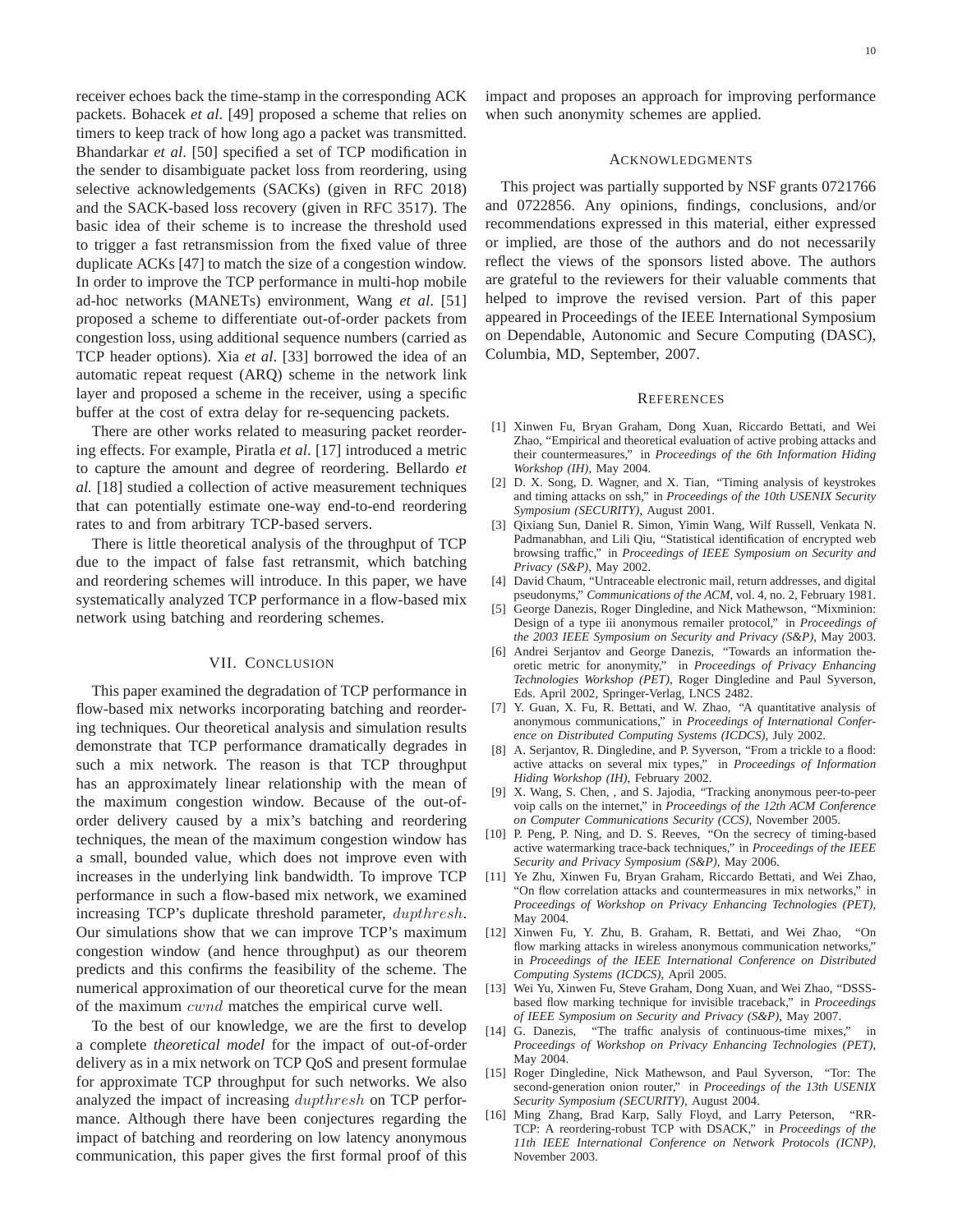- [17] N. M. Piratla, A. P. Jayasumana, and A. A. Bare, "Reorder density (rd): a formal, comprehensive metric for packet reordering," in *Proceedings of the 30th Local Computer Network Conference (LCN)*, November 2005.
- [18] J. Bellardo and S. Savage, "Measuring packet reordering," in *Proceedings of the 2nd ACM SIGCOMM Workshop on Internet Measurment (IMW)*, November 2002.
- [19] Matthew Wright, Micah Adler, Brian Neil Levine, and Clay Shields, "An analysis of the degradation of anonymous protocols," in *Proceedings of the Network and Distributed Security Symposium (NDSS)*, February 2002.
- [20] M. Wright, M. Adler, B. N. Levine, and C. Shields, "Defending anonymous communication against passive logging attackss," in *Proceedings of the 2003 IEEE Symposium on Security and Privacy (S&P)*, May 2003.
- [21] Brian N. Levine, Michael K. Reiter, Chenxi Wang, and Matthew Wright, "Timing attacks in low-latency mix-based systems," in *Proceedings of Financial Cryptography (FC)*, February 2004.
- [22] Steven J. Murdoch and George Danezis, "Low-cost traffic analysis of tor," in *Proceedings of the 2005 IEEE Symposium on Security and Privacy (S&P)*, May 2005.
- [23] W. Richard Stevens, *TCP/IP Illustrated, Volume 1 The Protocols*, Addison-Wesley Professional, 1999.
- [24] J. Padhye, V. Firoiu, D. Towsley, and J. Krusoe, "Modeling TCP throughput: A simple model and its empirical validation," in *Proceedings of ACM SIGCOMM*, September 1998.
- [25] Sally Floyd and Kevin Fall, "Promoting the use of end-to-end congestion control in the Internet," *IEEE/ACM Transactions on Networking*, vol. 7, no. 4, pp. 458–472, 1999.
- [26] Vern Paxson, "End-to-end Internet packet dynamics," *IEEE/ACM Transactions on Networking*, vol. 7, no. 3, pp. 277–292, 1999.
- [27] Dennis Blumenfeld, *Operations Research Calculations Handbook*, CRC, 2001.
- [28] V. JACOBSON, "Congestion avoidance and control," in *Proceedings of SIGCOMM*, 1988.
- [29] P. Karn and C. Partridge, "Improving round-trip time estimates in reliablie transport protocols," in *Proceedings of SIGCOMM*, September 1987.
- [30] C. Parsa and J.J. Garcia-Luna-Aceves, "Improving TCP congestion control over internets with heterogeneous transmission media," in *Proceedings of IEEE International Conference on Network Protocols (ICNP)*, October 1999.
- [31] Sharad Jaiswal, Gianluca Iannaccone, Christophe Diot, Jim Kurose, and Don Towsley, "Inferring tcp connection characteristics through passive measurements," in *Proceedings of Infocom*, June 1994.
- [32] Kevin Fall and Sally Floyd, "Simulation-based comparisons of Tahoe, Reno and SACK TCP," *Computer Communication Review (ACM)*, vol. 26, no. 3, pp. 5–21, July 1996.
- [33] Y. Xia and D. Tse, "An analysis on packet resequencing for reliable network protocols," in *Proceedings of the 22nd Annual Joint Conference of the IEEE Computer and Communications Societies (Infocom)*, March-April 2003.
- [34] Damon McCoy, Kevin Bauer, Dirk Grunwald, Parisa Tabriz, and Douglas Sicker, "Shining light in dark places: A study of anonymous network usage," Tech. Rep., University of Colorado at Boulder, August 2007.
- [35] VINT project, "The network simulator ns-2," http://www.isi.edu/ nsnam/ns/.
- [36] Abdelhak M. Zoubir and D. Robert Iskander, "Bootstrap toolbox," http: //www.csp.curtin.edu.au/downloads/bootstrap\_toolbox.html, 2006.
- [37] Johan Helsingius, "Press release: Johan helsingius closes his internet remailer," http://www.penet.fi/press-english.html, 1996.
- [38] Sameer Parekh, "Prospects for remailers where is anonymity heading on the internet," http://www.firstmonday.dk/issues/issue2/remailers/, 1996.
- [39] Ceki Gülcü and Gene Tsudik, "Mixing E-mail with Babel," in Pro*ceedings of the Network and Distributed Security Symposium (NDSS)*, February 1996.
- [40] Ulf Möller and Lance Cottrell, "Mixmaster Protocol Version 2." http://www.eskimo.com/~rowdenw/crypt/ Version 2," http://www.eskimo.com/∼rowdenw/crypt/Mix/ draft-moeller-mixmaster2-protocol-00.txt, January 2000.
- [41] P. F. Syverson, D. M. Goldschlag, and M. G. Reed, "Anonymous connections and onion routing," in *Proceedings of IEEE Symposium on Security and Privacy (S&P)*, May 1997.
- [42] Philippe Boucher, Adam Shostack, and Ian Goldberg, "Freedom systems 2.0 architecture," in *Zero Knowledge Systems, Inc.*, December 2000.
- [43] Michael Reiter and Aviel Rubin, "Crowds: Anonymity for web transactions," *ACM Transactions on Information and System Security*, vol. 1, no. 1, 1998.
- [44] Michael J. Freedman and Robert Morris, "Tarzan: A peer-to-peer anonymizing network layer," in *Proceedings of the 9th ACM Conference on Computer and Communications Security (CCS)*, November 2002.
- [45] Jiejun Kong and Xiaoyan Hong, "ANODR: anonymous on demand routing with untraceable routes for mobile ad-hoc networks," in *Proceedings of the 4th ACM international symposium on Mobile Ad-Hoc Networking and Computing (MobiHoc)*, June 2003.
- [46] M. Rennhard, S. Rafaeli, L. Mathy, B. Plattnet, and D. Hutchison, "Analysis of an anonymity network for web browsing," in *Proceedings of the IEEE the 11th International Workshop on Enabling Technologies: Infrastructure for Collaborative Enterprises (WET ICE)*, September 2002.
- [47] M. Allman, V. Paxson, and W. Stevens, "Tcp congestion control," *RFC 2581*, 1999.
- [48] R. Ludwig and R. Katz, "The eifel algorithm: making tcp robust against spurious retransmission," *ACM Computer Communication Review*, vol. 30, no. 1, pp. 30–36, 2000.
- [49] S. Bohacek, J. P. Hespanha, J. Lee, C. Lim, and K. Obraczka, "Tcppr tcp for persistent packet reordering," in *Proceedings of the IEEE International Conference on Distributed Computing Systems (ICDCS)*, May 2003.
- [50] S. Bhandarkar, A. L. N. Reddy, M. Allan, and E. Blanton, "Improving the robustness of tcp to non-congestion events," *RFC 4653*, 2006.
- [51] F. Wang and Y. Zhang, "Improving tcp performance over mobile ad-hoc networks with out-of-order detection and response," in *Proceedings of the 3th ACM International Symposium on Mobile Ad Hoc Networking and Computing (MobiHoc)*, June 2002.

## APPENDIX A - TCP CONGESTION CONTROL

Modern implementations of TCP must contain four intertwined algorithms related to congestion control: slow start, congestion avoidance, fast retransmit, and fast recovery. Figure 16 illustrates the state transition between them.



Fig. 16. TCP Reno Congestion Control

A TCP connection uses two variables to control the number of packets injected into the network: the receiver's advertised window and the congestion avoidance window (*cwnd*). The TCP output routine never sends more than the minimum of cwnd and the receiver's advertised window. cwnd is based on the sender's assessment of network congestion; the receiver's advertised window is related to the amount of available buffer space at the receiver for this connection. Below we give a brief description on how the four algorithms in Figure 16 use these two variables.

To avoid congesting intermediate routers, which normally have limited buffer space, a newly established TCP connection uses the slow start algorithm. *cwnd* is initialized to one segment. Each time an ACK is received, cwnd is increased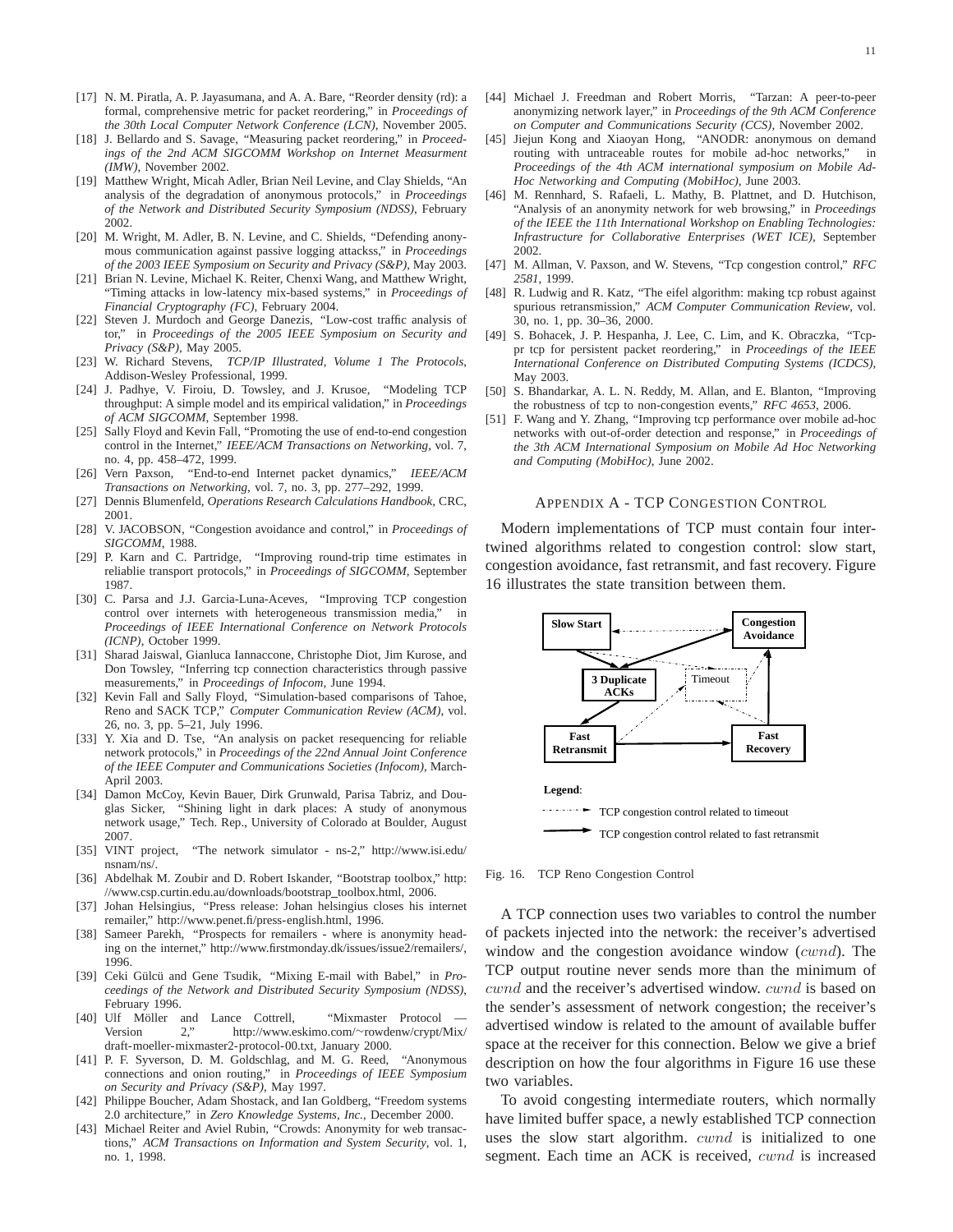by one segment. So, after sending one segment successfully, the sender transmits two segments, and if they are both acknowledged, the sender will send four segments, and so on. Therefore, cwnd increases exponentially with time, and so does the number of packets transmitted over the connection. At some point an intermediate router will start discarding packets because of buffer limitations. The sender receives no ACKs and infers that its congestion window has become too large. There are two indications of packet loss: a timeout occurring at the sender and the receipt of duplicate ACKs at the sender.

Whenever there is a timeout, TCP always enters congestion avoidance, which leads to slow start again. When a TCP connection starts congestion avoidance because of packet loss, one-half of the current window size<sup>3</sup> is saved in the slow start threshold size, ssthresh, and cwnd is set to one segment. Therefore the TCP connection uses the slow start algorithm to restart and *cwnd* increases exponentially. However, once *cwnd* is greater than *ssthresh*, the increase in *cwnd* will be limited to at most one segment each round-trip time (RTT) regardless of how additional segments are acknowledged during that RTT.

A TCP receiver sends an immediate duplicate ACK when an out-of-order segment arrives. The purpose of this ACK is to inform the sender that a segment was received out-oforder and which sequence number is expected. *Three* duplicate ACKs<sup>4</sup> may indicate a packet loss. Whenever the packet loss is indicated by three duplicate ACKs, the sender uses fast retransmit to send the missing packet, without waiting for a retransmission timer to expire. Then the fast recovery starts to keep the network pipe full. The TCP connection sets ssthresh to one-half cwnd, but no less than two segments. Please refer to [47] for details of the fast recovery algorithm. After fast retransmit sends what appears to be the missing segment and fast recovery finishes, congestion avoidance, not slow start, is performed. The reason for not performing slow start in this case is that the receipt of the duplicate ACKs tells TCP more than just a packet loss: since the receiver can only generate a duplicate ACK when another segment is received, presumably the receiver has successfully received and buffered that segment. When the fast recovery is finished, the TCP connection sets cwnd to ssthresh and this leads to congestion avoidance. The cwnd will be reset to ssthresh and increase by one each RTT, but the *cwnd* will not be reset to 1 as in a slow start.

#### APPENDIX B

**Lemma 1.** *Given a window of n TCP packets*  $\{P_1, P_2, \ldots, P_n\}$ *arriving at a mix. Let*  $f(i)$  *be the index of*  $P_i$  *when the n packets pass through the mix after being randomly reordered. Under these conditions, the sender will never receive more than two duplicate ACKs for any packet, if all packets satisfy*

$$
f(i) \le i + 2, i = 1, 2, \dots, n. \tag{19}
$$

*Proof:*

 $3$ The minimum of  $cwnd$  and the receiver's advertised window, but at least two segments.

<sup>4</sup>Four identical ACKs without the arrival of any other intervening packet.

As Figure 2 shows, because of TCP's congestion control mechanism, packets are always sent out in bursts of cwnd size. To simplify the discussion, we assume that one window of packets is sent out at almost the same time, so it will be collected as and treated as part of a single batch. When the number of packets within one window is reasonably small, this assumption holds well. This is the case within our context since a mix's reordering mechanism prevents the size of the instantaneous cwnd from getting very large.

We consider two cases for a packet  $P_i$  satisfying (19), in order to prove that if formula (19) is satisfied, the reordering of  $P_i$  to position  $f(i)$  will not generate three duplicate ACKs for  $P_i$ .

Case 1:  $f(i) \leq i$ . In this case, packet  $P_i$  arrives earlier than or exactly when it is expected by the receiver. The receiver will not send a duplicate ACK asking for  $P_i$  since the receiver must still be waiting for some packet  $P_i$ ,  $j < i$ to arrive.

Case 2:  $f(i) = i+1$  or  $i+2$ . In this case, the  $i<sup>th</sup>$  packet that the receiver receives is not  $P_i$  and  $P_i$  is not among the packets it has already received. If the receiver is waiting on any earlier packet than  $P_i$ , no duplicate ACK will be issued for  $P_i$ , if all earlier packets have already been received, the receiver sends a duplicate ACK for  $P_i$ . Then, if  $f(i) = i + 1$ , then the next packet that the receiver receives is just  $P_i$  and it does not need to send a second duplicate ACK for  $P_i$ . If  $f(i) = i + 2$ , then the receiver will send a second duplicate ACK but no more. Either way, the sender will receive at most two duplicate ACKs for  $P_i$ , and thus not trigger "fast retransmit".

Figure 17 gives an extreme case still satisfying the constraint (19) where the window size is 6, the last two packets are reordered to the first positions, and earlier packets are reordered to later positions,  $f(6) = 1$ ,  $f(5) = 2$ ,  $f(1) = 3$ ,  $f(2) = 4$ ,  $f(3) = 5$ , and  $f(4) = 6$ . *Note:*  $P_1$  *cannot be reordered to a position later than 3 because of the constraint from (19)*. For all packets except the first two,  $f(i) = i + 2$ . Based on the TCP ACK generation mechanism, a TCP receiver sends an immediate duplicate ACK when an out-of-order segment arrives and notifies the sender what sequence number is expected. When  $P_6$  reaches the receiver, which is waiting for  $P_1$ , the receiver generates one duplicate ACK for  $P_1$ . When  $P_5$  arrives, the receiver generates the second ACK asking the sender for  $P_1$ . Then  $P_1$  arrives, the receivers generates one ACK asking for  $P_2$ . As we go through this process of ACK generation, we can see that there will be no more than two duplicate ACKs generated for any packet in this extreme case.



Fig. 17. An Extreme Case of Reordering

**Lemma 2.** *Given a sequence of n packets*  $\{P_1, P_2, \ldots, P_n\}$ *, which are randomly reordered after passing a mix node, the probability that the new sequence does not cause false fast*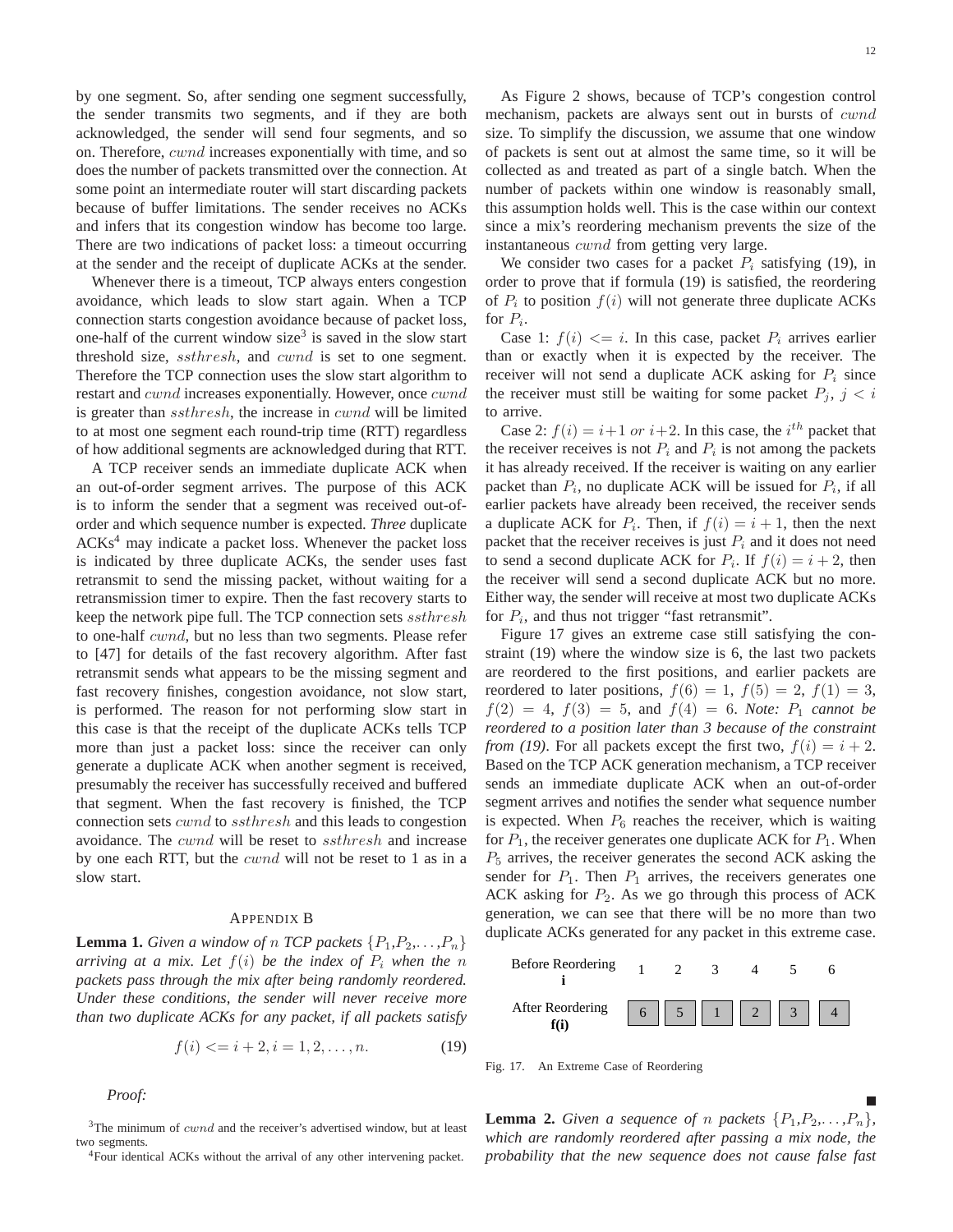*retransmit is given in (8) and the probability that the new sequence causes fast retransmit is given in (9).*

$$
P(w = n, L \le 2) = \frac{3^{n-2} \times 2}{n!}.
$$
 (20)

$$
P(w=n, L \ge 3) = 1 - \frac{3^{n-2} \times 2}{n!}.
$$
 (21)

*Proof:*

Now we derive the probability,  $P(w = n, L \le 2)$ , that all packets satisfy  $(19)$  in a window of n TCP packets. We know that the number of permutations of  $n$  packets is  $n!$ . We need to know how many among them satisfy  $(7)$ , i.e., the number of "valid" sequences. Let us try to build a valid sequence and count the number of choices for each packet's position in the sequence. We denote the *old sequence* as the sequence of packets going into a mix and the *new sequence* as the sequence of the same set of packets leaving the mix. Consider  $P_1$ , the first packet in the old sequence. In the new sequence, it is allowed to be at position  $f(1) = 1$ , 2, or 3, given the constraint (7). So there are 3 possibilities. Then consider  $P_2$ , which can be placed at position 1, 2, 3 or 4 in the new sequence. Since  $P_1$  already occupies one position,  $P_2$ may choose any of the remaining 3 positions. It is not difficult to verify that, for any packet  $P_i$ ,  $i \leq n-1$ , once the positions of  $P_1, P_2, \ldots, P_{i-1}$  are decided, there are only 3 choices for  $P_i$ 's position, i.e.  $f(i)$ . For packets  $P_{n-1}$  and  $P_n$ , there are 2 and 1 possibilities for  $f(n-1)$  and  $f(n)$ , respectively, because  $n + 1$  and  $n + 2$  are not valid positions in a new sequence.

As Figure 17 shows: once  $P_1$ ,  $P_2$ ,  $P_3$  and  $P_4$  take the positions of 3, 4, 5 and 6 in the new sequence,  $P_5$  can only take positions of 1 or 2. Once  $P_5$  takes position 2,  $P_6$  can only take position 1. Therefore, the number of different valid sequences of *n* packets is  $3^{n-2} \times 2 \times 1$ . The probability of a random sequence of  $n$  packets being valid is

$$
P(w = n, L \le 2) = \frac{3^{n-2} \times 2}{n!}.
$$
 (22)

Since  $P(w = n, L \ge 3) = 1 - P(w = n, L \le 2)$ , (9) can be derived from (8) directly.

#### APPENDIX C

**Theorem 1.** *The mean of the maximum congestion window at duplicate threshold 3 is of convergence.*

$$
E(W) = \sum_{n=4}^{\infty} nP(W = n) = 8.27
$$
 (23)

$$
\leq \sum_{n=4}^{\infty} n \frac{3^{n-3} \times 2}{(n-1)!} = \frac{8}{9} e^3 - \frac{41}{9} = 13.30. \tag{24}
$$

*Proof:* From (10), we know

$$
P(W = n) = \prod_{k=4}^{n-1} \frac{3^{k-2} \times 2}{k!} \left(1 - \frac{3^{n-2} \times 2}{n!}\right) \tag{25}
$$

$$
= \prod_{k=4}^{n-2} \frac{3^{k-2} \times 2}{k!} \left(1 - \frac{3^{n-2} \times 2}{n!}\right) \frac{3^{n-3} \times 2}{(n-1)!}.
$$
 (26)

We can see that when  $k \ge 4$ ,  $\frac{3^{k-2} \times 2}{k!} < 1$  and  $1 - \frac{3^{n-2} \times 2}{n!} < 1$ , therefore

$$
P(W = n) \le \frac{3^{n-3} \times 2}{(n-1)!}.
$$
 (27)

Then we have

$$
E(W) = \sum_{n=4}^{\infty} nP(W = n)
$$
 (28)

$$
\leq \sum_{n=4}^{\infty} n \frac{3^{n-3} \times 2}{(n-1)!}.
$$
 (29)

We know

$$
e^x = \sum_{k=0}^{\infty} \frac{x^k}{k!}.
$$
 (30)

Therefore,

$$
e^3 = \sum_{k=0}^{\infty} \frac{3^k}{k!}.
$$
 (31)

With appropriate manipulation of (29) with the knowledge of (31), we can have

$$
E(W) \leq \sum_{n=4}^{\infty} n \frac{3^{n-3} \times 2}{(n-1)!}
$$
 (32)

$$
= \sum_{n=4}^{\infty} (n-1+1) \frac{3^{n-3} \times 2}{(n-1)!}
$$
 (33)

$$
= \sum_{n=4}^{\infty} \frac{3^{n-3} \times 2}{(n-2)!} + \sum_{n=4}^{\infty} \frac{3^{n-3} \times 2}{(n-1)!}
$$
 (34)

$$
= \frac{8}{9}e^3 - \frac{41}{9} \tag{35}
$$

$$
= 13.30. \t(36)
$$

Using the mathematical tool *maple*, we can also determine a numeric approximation to  $E(W)$ ,

$$
E(W) \approx 8.27. \tag{37}
$$

$$
\mathcal{C}^{\mathcal{A}}_{\mathcal{A}}
$$

## APPENDIX D

**Theorem 2.** *The mean of the maximum congestion window at duplicate threshold D is of convergence.*

$$
E(W) = \sum_{n=D+1}^{\infty} nP(W=n)
$$
\n(38)

$$
\leq \sum_{n=D+1}^{\infty} n \frac{D^{n-D} \times (D-1)!}{(n-1)!}.
$$
 (39)

*Proof:*

Following the same deductive approach used in Lemma 2, we derive formulae (40) and (41) corresponding to (8) and (9),

$$
P(w = n, L \le D - 1) = \frac{D^{n - (D - 1)} \times (D - 1)!}{n!}.
$$
 (40)

$$
P(w = n, L \ge D) = 1 - \frac{D^{n - (D - 1)} \times (D - 1)!}{n!}.
$$
 (41)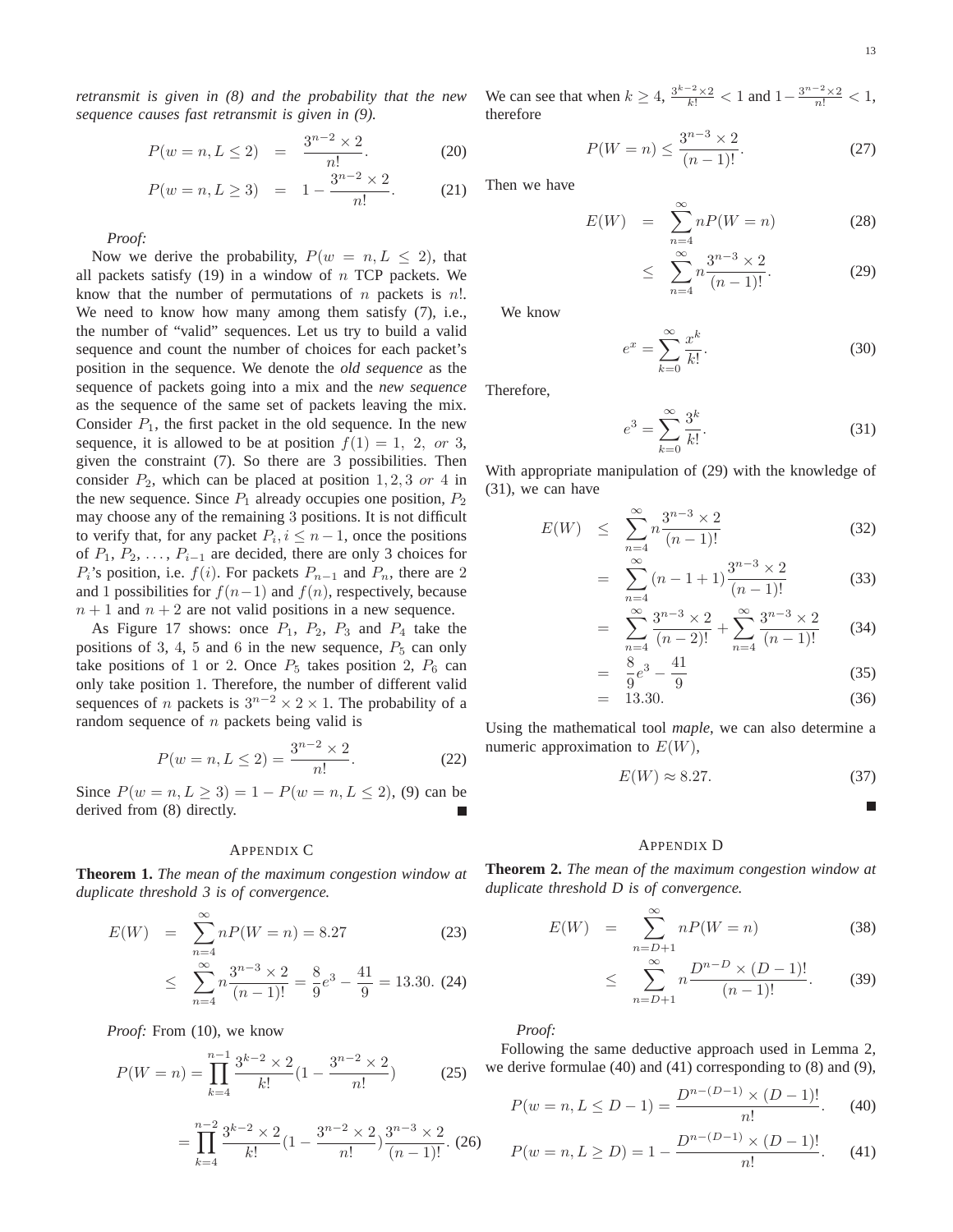Therefore, substitute  $(40)$  and  $(41)$  into  $(16)$ , we have  $(42)$ corresponding to (10),

$$
P(W = n) = \begin{cases} 0 & , 0 \le n \le D; \\ 1 - \frac{D^{D+1-(D-1)} \times (D-1)!}{(D+1)!} & , n = D+1; \\ \prod_{k=D+1}^{n-1} \frac{D^{k-(D-1)} \times (D-1)!}{k!} & , n \ge D+2 \\ (1 - \frac{D^{n-(D-1)} \times (D-1)!}{n!}) & , n \ge D+2. \end{cases}
$$
(42)

Substitute (42) into (15). By using a similar deductive approach as in Theorem 1, we have (18).

Now we prove that the right term of (18) is convergent. Using the ratio test to verify the convergence of  $E(W)$ , we find:

$$
\rho = \lim_{n \to \infty} = \frac{\mu_{n+1}}{\mu_n},\tag{43}
$$

where

$$
\mu_n = n \frac{D^{n-D} \times (D-1)!}{(n-1)!}.
$$
\n(44)

Therefore

$$
\rho = \lim_{n \to \infty} \frac{(n+1)\frac{D^{n+1-D} \times (D-1)!}{(n+1-1)!}}{n \frac{D^{n-D} \times (D-1)!}{(n-1)!}}
$$
(45)

$$
= \lim_{n \to \infty} D \frac{n+1}{n} \frac{1}{n}
$$
 (46)

$$
= 0. \t(47)
$$

Since  $\rho < 1$ ,  $E(W)$  converges. **Theorem 3.** *When the duplicate threshold* D *increases, the mean of the maximum congestion window* E(W) *increases, so does the TCP throughput.*

*Proof:* To prove this theorem, we rewrite (42) in the case of  $n > D + 2$ .

$$
P(W = n) = \prod_{k=D+1}^{n-1} \frac{D^{k-(D-1)} \times (D-1)!}{k!}
$$
  

$$
\times (1 - \frac{D^{n-(D-1)} \times (D-1)!}{n!})
$$
(48)  

$$
= \prod_{k=D+1}^{n-1} \frac{D^{k-(D-1)} \times (D-1)!}{k!}
$$
  

$$
- \prod_{k=D+1}^{n} \frac{D^{k-(D-1)} \times (D-1)!}{k!}.
$$
(49)

Let's define

$$
g(n,D) = \prod_{k=D+1}^{n} \frac{D^{k-(D-1)} \times (D-1)!}{k!}.
$$
 (50)

Then  $\forall n \geq D+2$ ,

$$
P(W = n) = g(n - 1, D) - g(n, D).
$$
 (51)

It is easy to see that when  $n = D + 1$ , we have

$$
P(W = n) = 1 - g(n, D).
$$
 (52)

Denote  $E(W, D)$  as the mean of the maximum congestion window when the duplicate threshold is  $D$ ,

$$
E(W, D) = \sum_{n=D+1}^{\infty} nP(W = n)
$$
(53)  
= (D+1)(1 - g(D + 1, D)) + (D + 2)  
(g(D + 2 - 1, D) - g(D + 2, D))  
+ \cdots (54)

$$
= D + 1 + g(D + 1, D) +
$$

$$
g(D+2, D) + \cdots
$$
 (55)

$$
= D + 1 + \sum_{n=D+1}^{\infty} g(n, D).
$$
 (56)

Now let's prove  $E(W, D + 1) > E(W, D)$ 

$$
E(W, D+1) = D + 2 + \sum_{n=D+2}^{\infty} g(n, D+1).
$$
 (57)

Therefore, if we can prove each item of  $E(W, D + 1)$  is greater than each item of  $E(W, D)$ , then  $E(W, D + 1)$  $E(W, D)$ . Clearly the first item,  $D + 2$ , of  $E(W, D + 1)$  is greater than the first item,  $D+1$ , of  $E(W, D)$ . Now let's prove for other items,  $g(n, D + 1) > g(n, D)$ .

$$
g(n, D+1) = \prod_{k=D+2}^{n} \frac{D^{k-(D+1-1)} \times (D+1-1)!}{k!} (58)
$$

$$
= \prod_{k=D+2}^{n} \frac{D^{k-D} \times D!}{k!}.
$$

$$
= \prod_{k=D+2} \frac{k!}{k!}.
$$
 (59)

$$
g(n,D) = \prod_{k=D+1}^{n} \frac{D^{k-(D-1)} \times (D-1)!}{k!}
$$
 (60)

$$
= \frac{D}{D+1} \prod_{k=D+2}^{n} \frac{D^{k-(D-1)} \times (D-1)!}{k!} (61)
$$

$$
= \frac{D}{\prod_{k=0}^{n} \frac{D^{k-D} \times D!}{k!}}.
$$
 (62)

$$
= \frac{D}{D+1} \prod_{k=D+2} \frac{D^{k-D} \times D!}{k!}.
$$
 (62)

To prove  $g(n, D + 1) > g(n, D)$ , we only need to prove  $g(n, D + 1)/g(n, D) \ge 1$ 

$$
\frac{g(n, D+1)}{g(n, D)} = \frac{D+1}{D} \tag{63}
$$

$$
> 1. \t(64)
$$

Therefore,  $E(W, D + 1) > E(W, D)$  and the mean of the maximum congestion window  $E(W)$  increases when the duplicate threshold  $D$  increases. Moreover, since the mean of the round trip time in (3) does not change, an increasing  $E(W)$ implies an increasing TCP throughput.

П

# APPENDIX E - MIX IMPLEMENTATION IN NS-2

Node/MixBoxSG consists of a Classifier/MixBoxSG that sits in front of the default classifier, delays and reorders packets, and sends packets in batches at fixed intervals. When a packet is sent, Classifier/MixBoxSG passes the packet on to the default classifier. When a packet arrives at the mix box, a